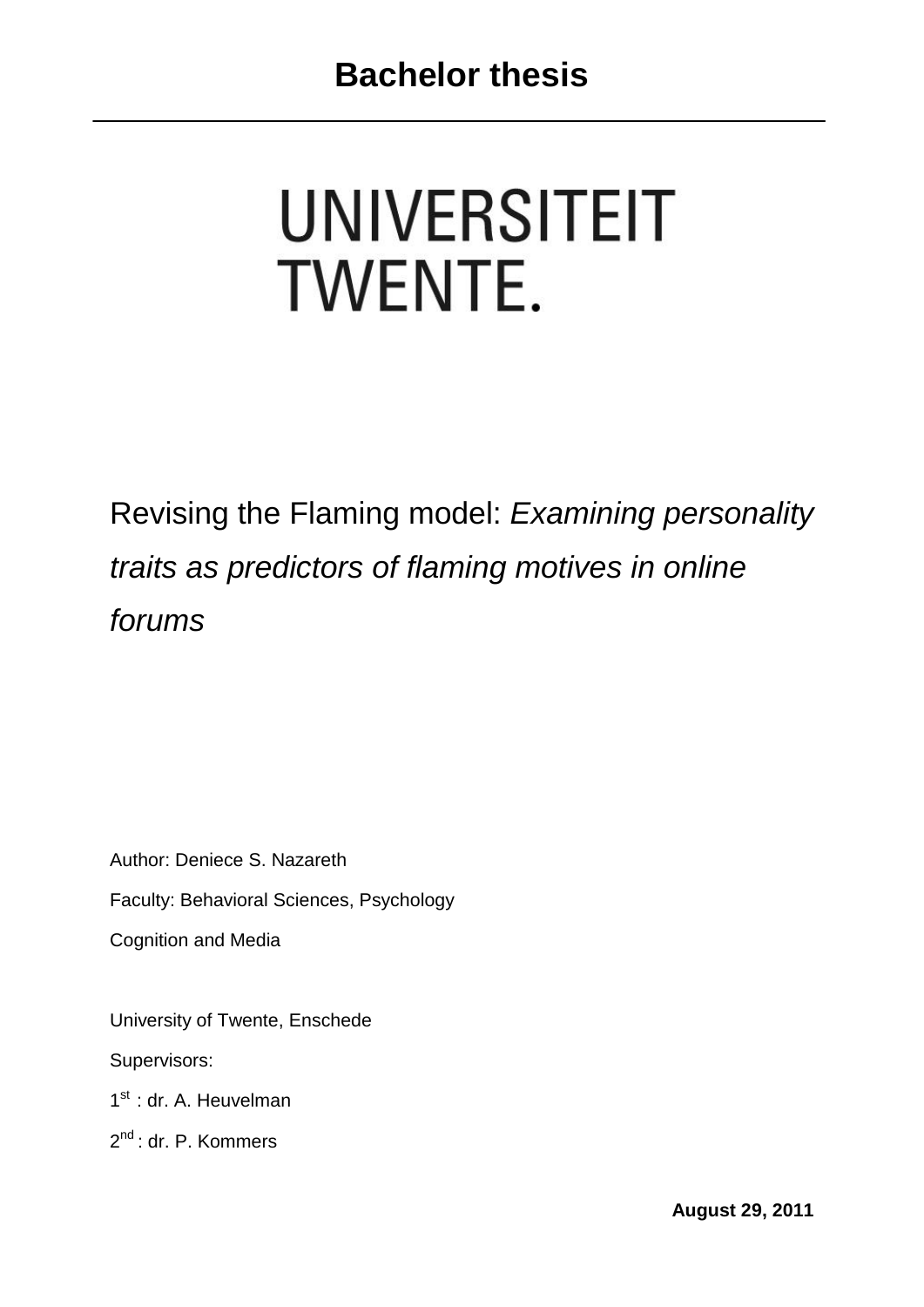# *Abstract*

This study has revised the first flaming model developed by Alonzo and Aiken (2004) and tried to analyze flaming in online forums using the revised model. The revised flaming model, based on the Uses and Gratifications theory and McGuire's motivation theory, implies that personality traits predict flaming in online forums. In the model, three personality traits (Disinhibition, Worrying and Assertiveness) are linked with six flaming motives (Pass time, Entertainment, Escape, Relaxation, Status-enhancement and Anonymity) and analyzed through several hierarchical regression analyses. It was concluded that the current flaming model was not suitable for analyzing flaming in online forums. All hypotheses were rejected, suggesting that personality traits do not predict flaming in online forums. However, due to the low means of the flaming motives it is arguable whether this conclusion is right. Most of the respondents involved in the sample size did not flame which makes it difficult to analyze the flaming model. Besides the personality traits, several control variables also were analyzed for the flaming model. Based on the results, the control variables Age and Spending time on a forum showed a significant effect on several flaming motives. Age was significant with Pass time and Entertainment. Spending time on a forum showed a significant effect with Pass time, Escape and Relaxation. Although significant, both control variables were negatively associated with a negative beta coefficient, leading to the conclusion that younger people and people who spent less time on the forum, would flame more in online forums. In sum, the current flaming model has failed to show any significance; thus modifications are needed for future research.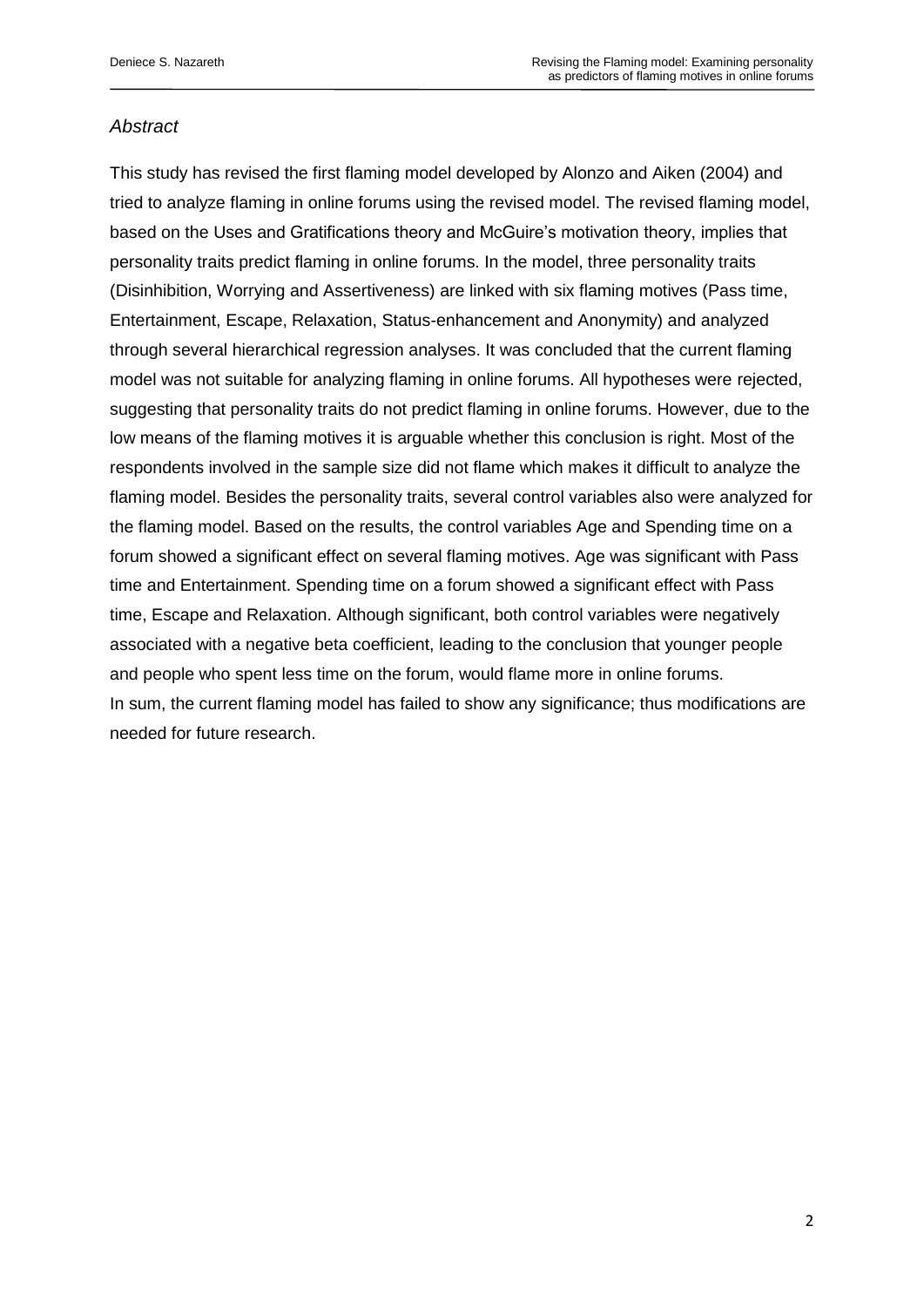# *Abstract*

In dit onderzoek wordt het eerste flaming model van Alonzo en Aiken (2004) herzien om flaming te onderzoeken in online forums. Het herziene flaming model, dat gebaseerd is op de 'Uses and Gratifications' theorie en McGuire's motivatie theorie, stelt dat persoonlijkheidskenmerken voorspellers zijn van flaming op online forums. In dit model worden drie persoonlijkheidskenmerken (Disinhibition, Worrying en Assertiveness) gekoppeld aan zes motieven om te flamen (Pass time, Entertainment, Escape, Relaxation, Status-enhancement en Anonymity) en geanalyseerd middels verschillende hiërarchische regressie analyses. Gebaseerd op de resultaten kan worden geconcludeerd dat het herziene model niet geschikt is om flaming te analyseren op online forums. Alle hypotheses werden verworpen, wat suggereert dat persoonlijkheidskenmerken niet kunnen worden gezien als voorspellers van flaming op online forums. Echter, vanwege de lage gemiddelden van de flaming motieven is het beargumenteerbaar of deze conclusie klopt. De populatie bestond uit te weinig respondenten die flamen, wat inhoudt dat het moeilijk is om het flaming model te onderzoeken Van de controle variabelen bleken er twee wel een significant effect te hebben op de flaming motieven. De controle variabele Age bleek significant te zijn met Pass time en Entertainment. De controle variabele Spending time on a forum bleek significant te zijn met Pass time, Escape en Relaxation. Deze effecten vertoonden echter een negatieve bèta coëfficiënt, wat leidt tot de conclusie dat jongere mensen en tevens mensen die minder tijd besteden op forums, meer zullen flamen op online forums.

Voor de toekomst zal verder onderzoek noodzakelijk zijn, daar het huidige flaming model geen significantie heeft aangetoond.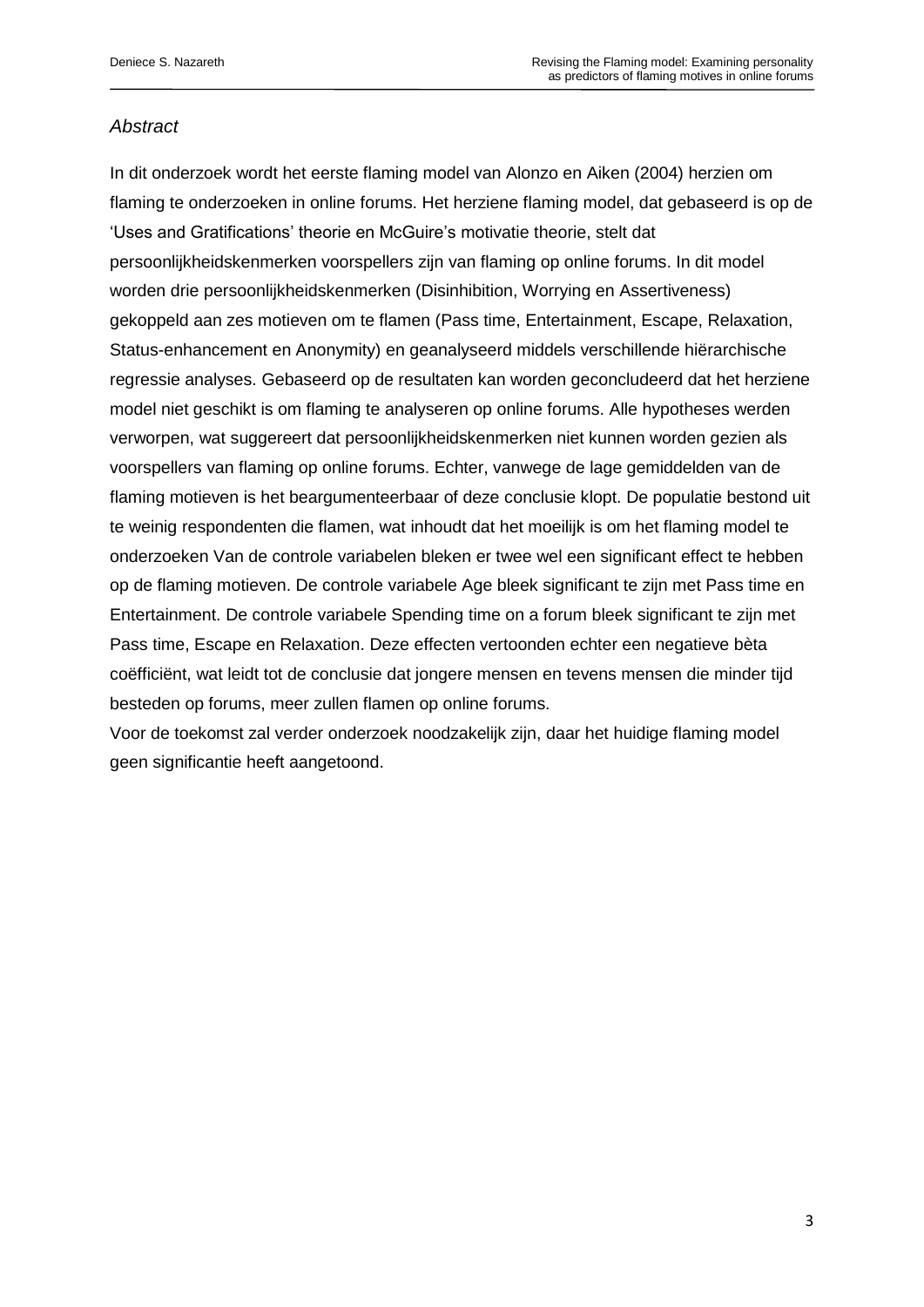# *Introduction*

 As of today, flaming is becoming more and more a phenomenon that people cannot avoid. In 2006, former president Bush makes anonymous flaming a crime with stiff fines and two years prison as penalties (Inquirer 2006). In all layers of the internet, flaming occurs in for example e-mail (Turnage 1997), electronic classrooms (Aiken 2000) and Youtube (Moor 2007).

 Before elaborating further on the phenomenon of flaming, an explanation of flaming is required to avoid any misunderstandings in this research. In the past, it has been proven that defining flaming is a difficult task as each researcher has come up with their own explanation of flaming. According to Kayany (1998), flaming can be identified as an expression of hostile emotions directed at another person, as opposed to criticism that is directed at ideas and opinions. Aiken (2000) defined flaming as comments that had the intention to offend others, whereas O"Sullivan (2003) defined flaming as hostile and aggressive interactions via textbased computer mediated communication. The Oxford dictionary describes a "flame" as: "Computing, informal a vitriolic or abusive message posted on an Internet message board or newsgroups, typically in quick response to another message".

 Although all of these definitions are correct, the definition used by Moor (2007) fits the best for researching flaming in online forums. Flaming is defined as "displaying hostility by insulting, swearing or using otherwise offensive language" (Moor, 2007, p.1). Note that his definition does not include any setting, it emphasizes only on the behavior of flaming.

 Instead of examining the flaming phenomenon alone, this study will focus on the question why people flame in online forums. To answer this research question, a revised flaming model based on Alonzo and Aiken"s model, was created to examine flaming in online forums and their connection to certain personality traits of the forum users.

 Alonzo and Aiken (2004) had developed a conceptual model which measured personality traits as predictors of several flaming motives. Although this conceptual model is largely based on a model designed by Conway and Rubin (1991) to measure motives for watching television, it was adapted for flaming. In line with the television motive model, Alonzo and Aiken"s Model of Flaming was also based on two theories: The Uses and gratifications theory and McGuire"s motivation theories. Before discussing Alonzo and Aiken"s model of flaming, these two theories will be shortly described.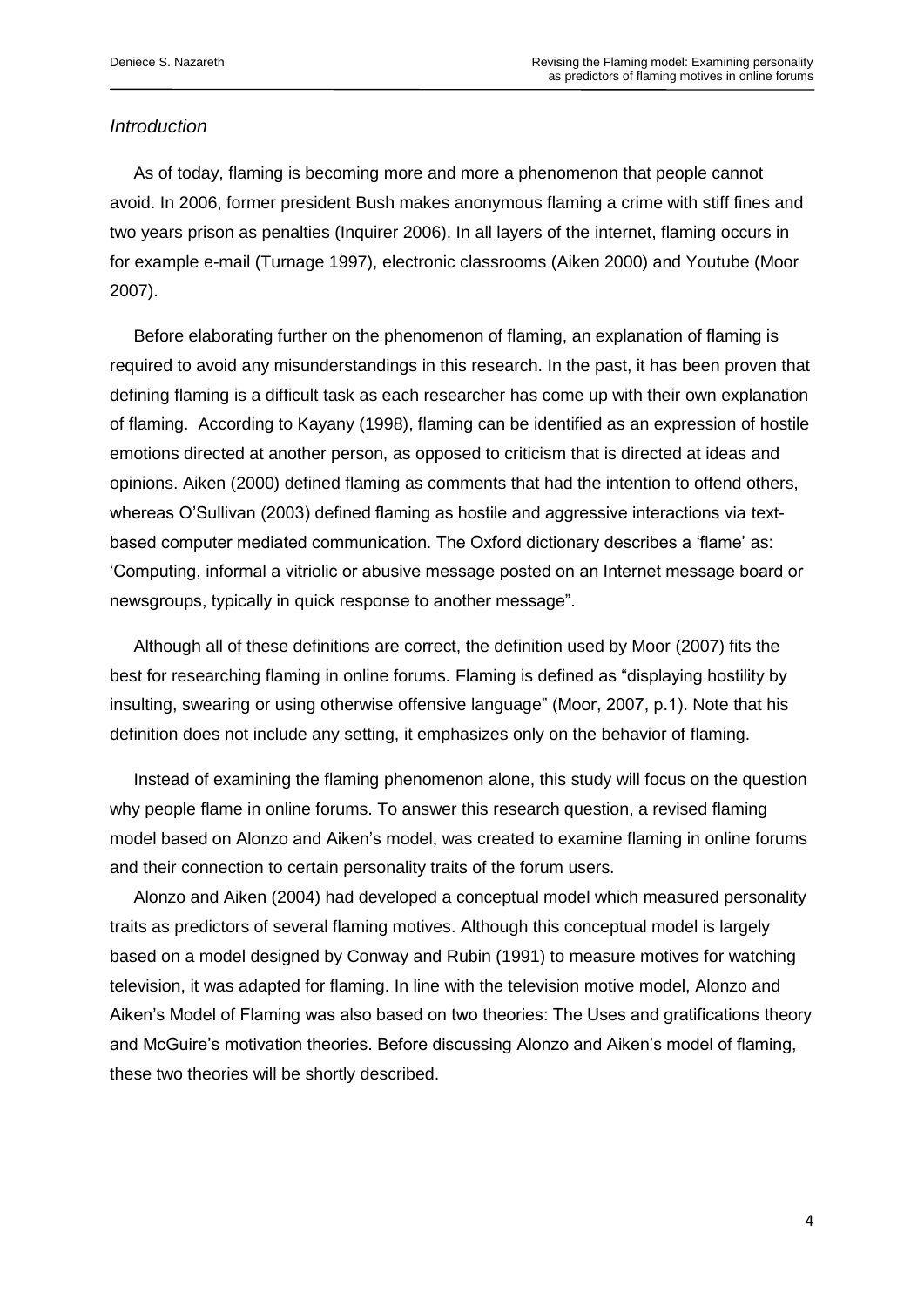## *Uses and gratifications theory*

 The Uses and Gratifications theory (UGT) is a theoretical framework that is considered to be one of the most appropriate frameworks for examining psychological and behavioral tendencies in mediated communication (Lin 1999).

 The Uses and Gratifications theory is based on three assumptions: (a) audience are active media users; (b) they are goal directed in their behavior; and (c) they are aware of their needs and select media to gratify these needs (Katz, Blumler, & Gurevitch, 1974). Instead of focusing how media influence people, the uses and gratifications approach emphasizes on how the active audience uses and selects media. For researching personality traits as predictors for flaming in online forums, the uses and gratifications theory is a good basis to start with.

 According to Katz et al. (1974), the uses and gratifications perspective focuses on social and psychological motives. These motives help to explain why people use certain technologies and what motivates the people to select certain types of technologies so they can achieve gratifications for the psychological needs behind their motives. Regarding the psychological motives, Alonzo and Aiken (2004) stated that in recent models of the UGT, personality is a factor that is becoming more and more important. Personality has a great influence on people"s individual needs and thus affects the gratification they seek. That is why examining personality traits as predictors of motives, in this case flaming which occurs on the internet, is a good fit in the perspective of the uses and gratifications.

 Regarding flaming, Alonzo and Aiken (2004) stated that the Uses and Gratification theory is very useful in examining flaming motives in electronic communication, because people can have a tendency towards this behavior to satisfy certain needs or to achieve certain personal goals. They argue that motives reflect one"s needs and thus are observable and measurable (Conway and Rubin 1991).

 As for gratifications, Alonzo and Aiken (2004) stated that fulfilling gratifications is different for each medium. As for television, viewers" needs may be gratified after an extra effort in calling to the television station. So there is no immediate gratification.

However, internet users are in the position to achieve immediate gratification by posting on a forum or e-mailing.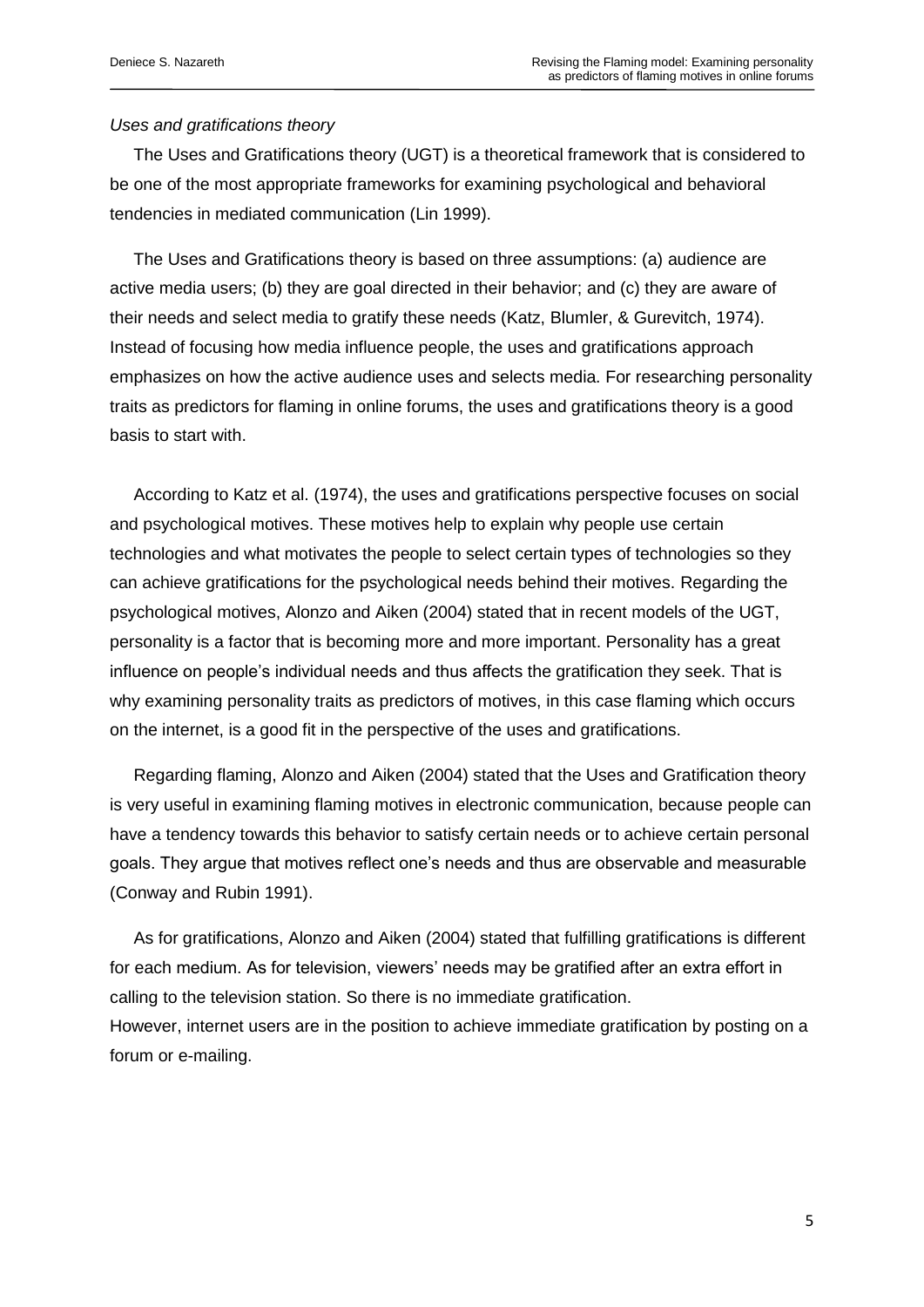# *McGuire motivation theories*

 Conway and Rubin (1991) have linked personality traits to television viewing motives, whereas Alonzo and Aiken (2004) linked personality traits to flaming motives. In both studies, the personality traits were associated with one of the few studies in the UGT that focus on psychological variables as a way to understand human motivation.

 McGuire (1974) is one of the few in the UGT who uses the nature of human motivation as a starting point instead of examining the gratifications first. He argues that from the human motivation, a person"s needs and their way to satisfy them are examined which will lead to examining possible gratifications that a person can acquire. McGuire presented the only extensive analysis of psychological variables in the uses and gratifications theory. McGuire developed a classification system with 16 general theories of human motivation. The paradigms are divided by cognitive and affective. According to McGuire, the definitions of cognitive and affective motives are: "Cognitive motives are motives that stress the person"s need for being adaptively oriented toward the environment and for achieving a sense of meaning. The affective motives are based on the individual"s need to reach satisfying feeling states and to attain emotional goals" (McGuire, 1976, p.315) The other dimensions are: active/passive, internal/external and growth/preservation.

#### **Cognitive**

#### *Stimulation theory*

 The stimulation theory is a cognitive paradigm that helps to understand why a person has a need for stimulation. McGuire states that people have a certain "hunger for stimulus". To escape from boredom, people are seeking varied experiences and novelty. In their lives, they need a certain degree of stimulation. People that are living normal lives often are already satisfied, finding their stimulation or exciting experiences in mass media like television or the internet.

#### Affective

#### *Tension reduction theory*

 Tension reduction theory is an affective paradigm that explains why a person has the need to reduce tension. The theory suggests that people need stability in their lives. They are active and internally oriented (Conway and Rubin 1991). However, they will actively seek to reduce this tension as it is negative. Also, they will undertake actions and pursue experiences to reduce arousal in their lives (Alonzo and Aiken 2004)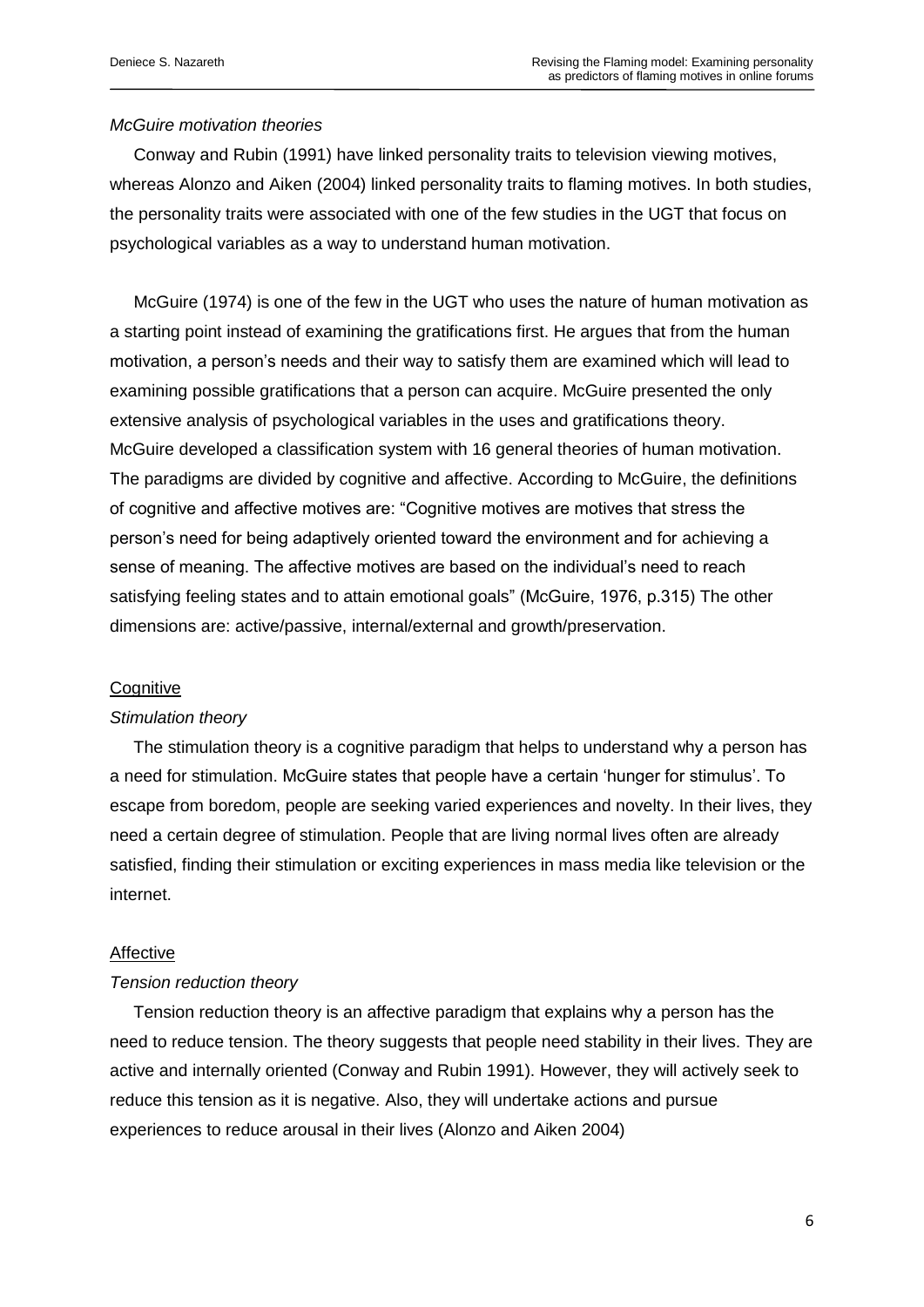#### *Assertion theory*

 McGuire describes assertion theory as a need to be competitive. People are seeking for success, dominance and admiration. In order to increase self esteem, people have to develop their potentials. Surpassing others is important in their life as well as needs for power and achievement. Interesting to see is that McGuire also argued that if a certain mass medium had a domain in which fantasy plays a role, opportunities would rise for the people that seek admiration and dominance. Even though they lack any power or dominance in real life, in a fantasy world everything is possible.

 To operationalize McGuire"s motivation theories, three psychological variables were established by Conway and Rubin (1991) and Alonzo and Aiken (2004). The stimulation theory was represented by Disinhibition seeking. Tension reduction theory was represented by Anxiety and Assertiveness was chosen as the variable for the assertion theory. Although the variable Creativity was also chosen in Alonzo and Aiken"s flaming model, in the revised model it was removed. Therefore, the study will not expand any further on this variable.

#### *Alonzo and Aiken's flaming motives*

 As noted earlier, the flaming model is largely based on the television model designed by Conway and Rubin (1991). For establishing the flaming motives, Alonzo and Aiken adapted several motives that were examined in the television model, resulting in the following flaming motives: Pass time, Escape, Relaxation and Entertainment.

 Taking all variables into account, the following model of flaming is established by Alonzo and Aiken.



Figure 1. Orignal model of flaming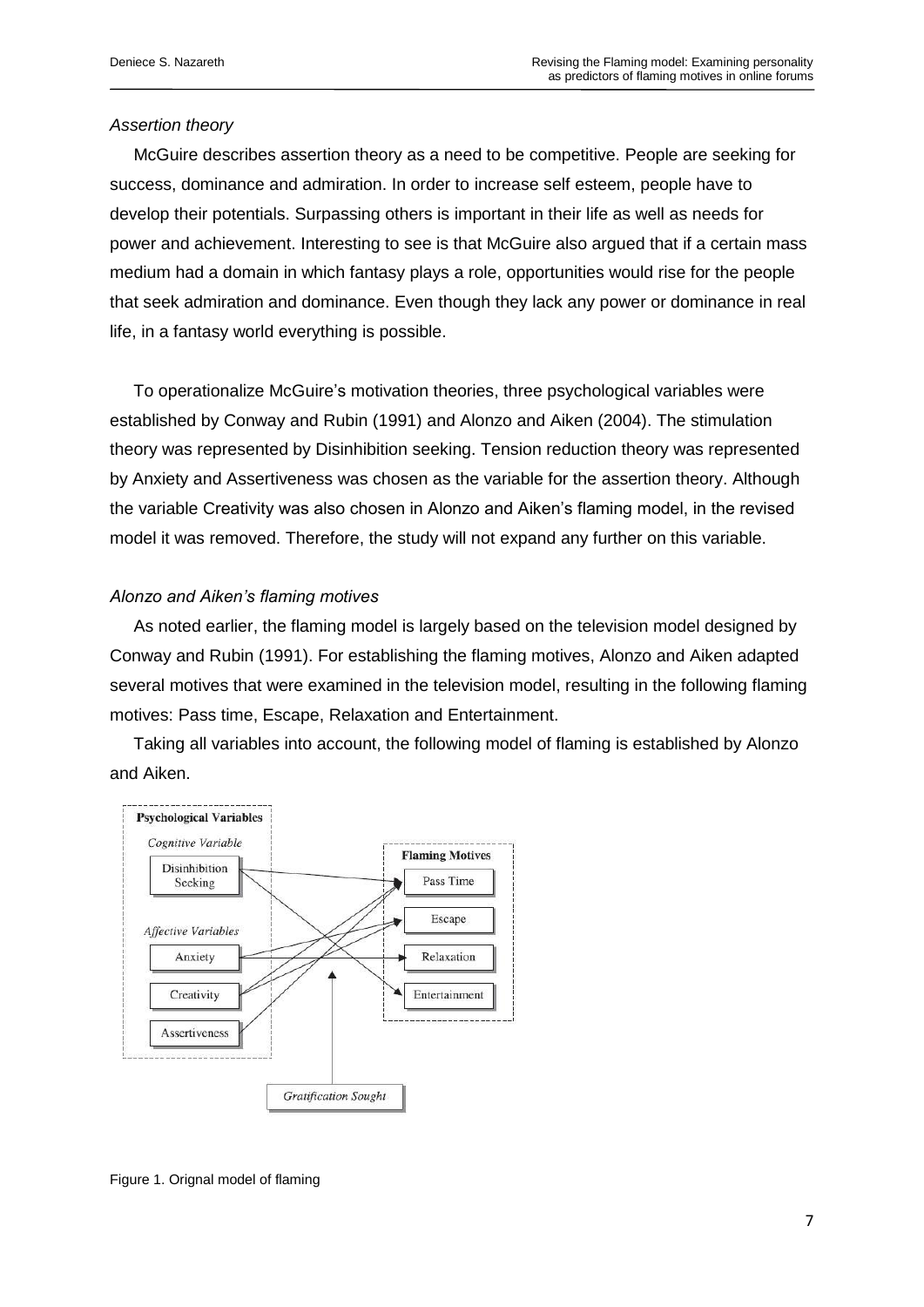Based on the model, six hypotheses are examined whereby the psychological variables would be significantly and positively associated with the corresponding flaming motives as shown in figure 1. The flaming model was tested in an electronic setting using a group support system gallery writing program, where a total of 160 students anonymously discussed problems that were chosen beforehand. Afterwards, a self-assessed questionnaire was completed by the subjects.

#### *Results Original flaming model*

 Besides testing the flaming model, Alonzo and Aiken have also analyzed comments generated by the subjects. It turns out that 11.0% of all comments were classified as flames. The flames then were categorized by hostile (40.0%), swearing (28.0%) and name-calling (33.0%).

 Analyzing the data, evidence was found supporting the hypotheses that Disinhibition is a predictor of the Pass time flaming motive as well as the Entertainment flaming motive being positive and significant at .01 and .05 level. Furthermore, the psychological variable Anxiety was indeed significantly and positively associated with the Escape flaming motive and Relaxation flaming motive with both a significance level of .05. Based on these results, it can be concluded that there are personality traits that can predict flaming. However, there also were personality traits that did not predict their flaming motives, thus rejecting their hypotheses. It is clear that it is necessary to adjust the flaming model for this research, so therefore a revised flaming model has been created.

#### *Revised Flaming Model*

 *Creativity.* Based on the results, the psychological variable Creativity was not significant with neither Pass time nor Escape, leading to the removal of Creativity in the revised flaming model.

 *Assertiveness.* Analyzing the data of Alonzo and Aiken"s flaming model, it can be concluded that the psychological variable Assertiveness is negatively associated with the flaming motive Pass time. This rejects Alonzo and Aiken"s hypothesis that Assertiveness is positively correlated with Pass time. For the revised model, the link between Assertiveness and Pass time is removed. Based on Conway and Rubin"s television model (1991), Assertiveness was a predictor of the television motive Status-enhancement with a significance level of .05. The choice to change the flaming motives will be discussed later on in this chapter.

 *Anxiety.* The last modification in the flaming motives is the use of the psychological variable Worrying instead of Anxiety used by Alonzo and Aiken (2004) as well as Conway and Rubin (1991).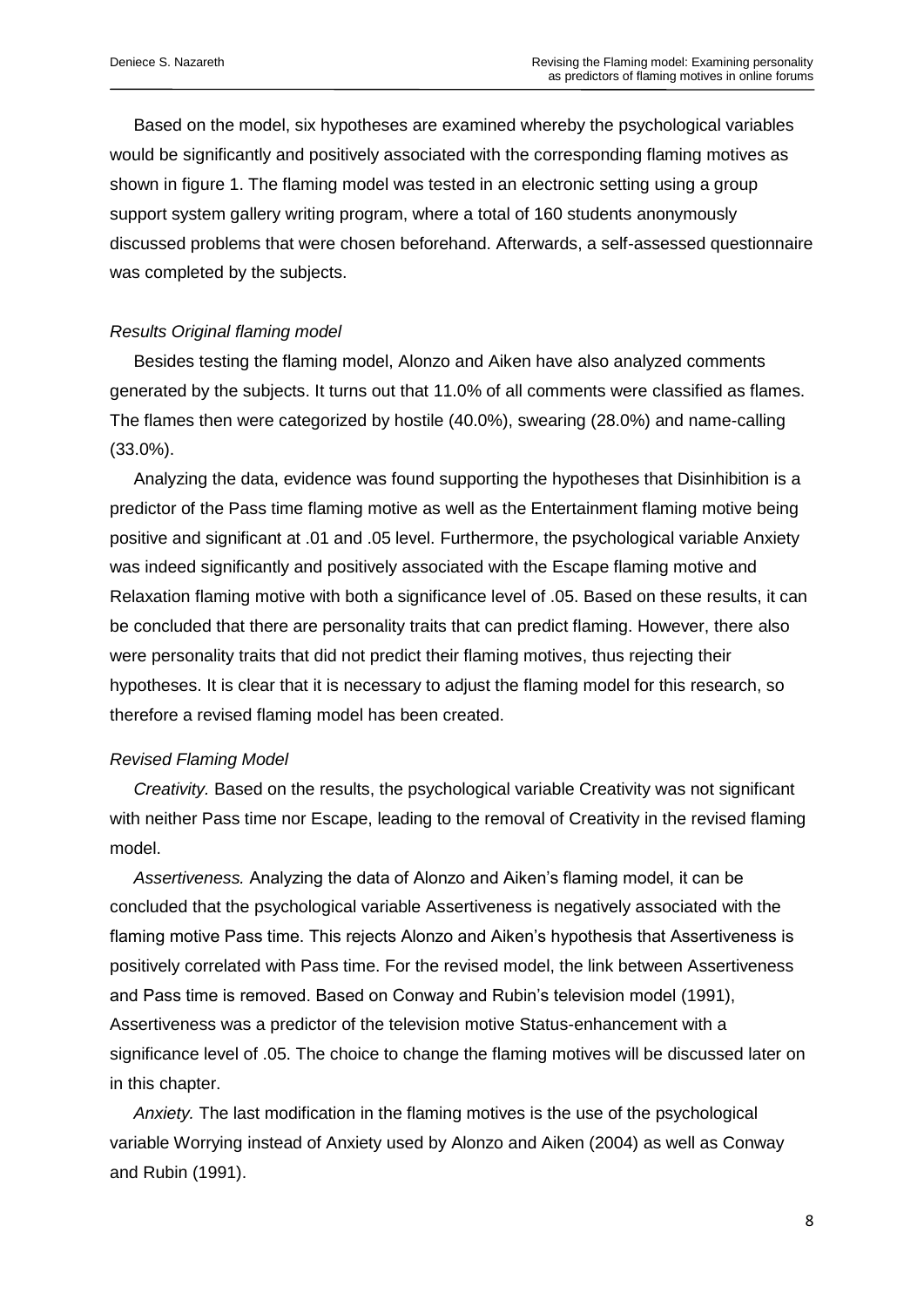The most prominent reason is that the questionnaire which measured trait anxiety and used by Alonzo and Aiken as well as Conway and Rubin was not available for this research. After analyzing trait Anxiety, Worrying came up as a good alternative variable. Worrying and anxiety are two words that share an overlap with their definitions. Oxford dictionary defined anxiety as "feeling of worry, nervousness or unease about something with an uncertain outcome"., whereas worry was defined as: "feel or cause to feel anxious or troubled about actual or potential problems". A lot of articles have examined the relationship between worry and anxiety with the outcome that it had a good correlation. (Constans 2001; Meyer 1990). *Additional flaming motive.* This research was also interested whether people would flame if they knew it could be done anonymous resulting in the new flaming motive Anonymity. In a previous study, a link between anonymity and uninhibited verbal behavior has been shown where people in electronic anonymous meetings initiated more uninhibited verbal behavior (swearing, insults and hostile comments) than they would in face-to-face meetings (Kiesler et al., 1984).

## *Other differences between revised model and original flaming model*

 As Alonzo and Aiken"s flaming model was the first to examine personality traits as predictors of flaming one can wonder if this flaming model could be applied in a different setting (online forums). According to Lee (2004) flaming occurs a lot in online forums. Flaming in online forums are real and expressed by real forum users. This differs from the setting of Alonzo and Aiken where the analyzed flaming occurred in a controlled setting (electronic gallery), as the participants were asked to discuss topics that were beforehand chosen by the researchers itself. In this research, it is not possible to select the discussion subjects beforehand, as it relies only on forum user"s experiences regarding to flaming. Furthermore, Alonzo and Aiken used only students as participants, whereas this research will focus on a more diverse population by approaching real forum users. It is expected that forum users are more familiar with flaming, because of their experiences on forums. There is also a higher possibility that forum users witnessed and/or anticipated in flaming in online forums, which makes them a good target group for researching flaming.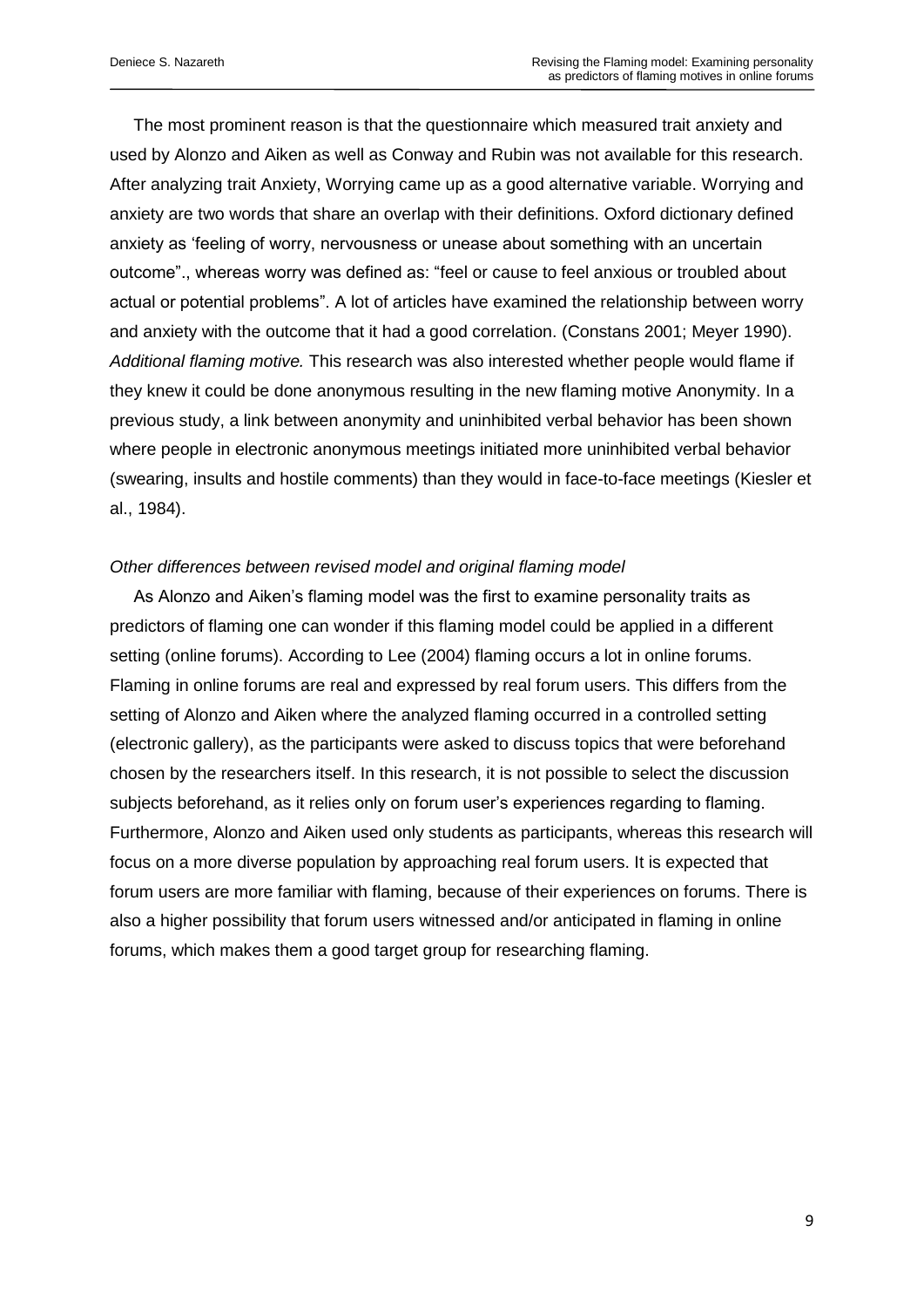# *Revised model of flaming*

 Taking the modifications and additions into account, a new revised flaming model can be produced.



*Figure 2. Revised flaming model*

 *1. Disinhibition (Sensation Seeking).* Sensation seeking is a personality trait that explains the need for intense, new, varied and complicated experiences and feelings. Also, the willingness to take risks for such experiences and feelings are part of the ´sensation seeker´. People who are high sensation seekers, have the tendency to take greater risks. (Zuckerman 1978). Zuckerman divided sensation seeking in several subscales including the most important subscale Disinhibition, which occurs when social constraints break down (Hiltz 1989). When social control breaks down, people will engage in anti-social behavior which they would normally inhibit. Flaming is an expression of disinhibited behavior. Regarding sensation seeking, Alonzo and Aiken (2004) argued that people who have a higher desire for sensation seeking, are willing to take more risks to experience sensations. In combination with the lost of social presence and anonymity, there is no one that will stop them, no repercussions and thus allowing sensation seekers to exploit flaming.

 As displayed in figure 2, Disinhibition is the predictor of both flaming motives Pass time and Entertainment. A higher sensation seeker, thus displaying a higher level of Disinhibition, have a higher possibility to take risks for experiencing new events and engage in anti-social behavior like flaming. A high sensation seeker can flame for pass time and entertainment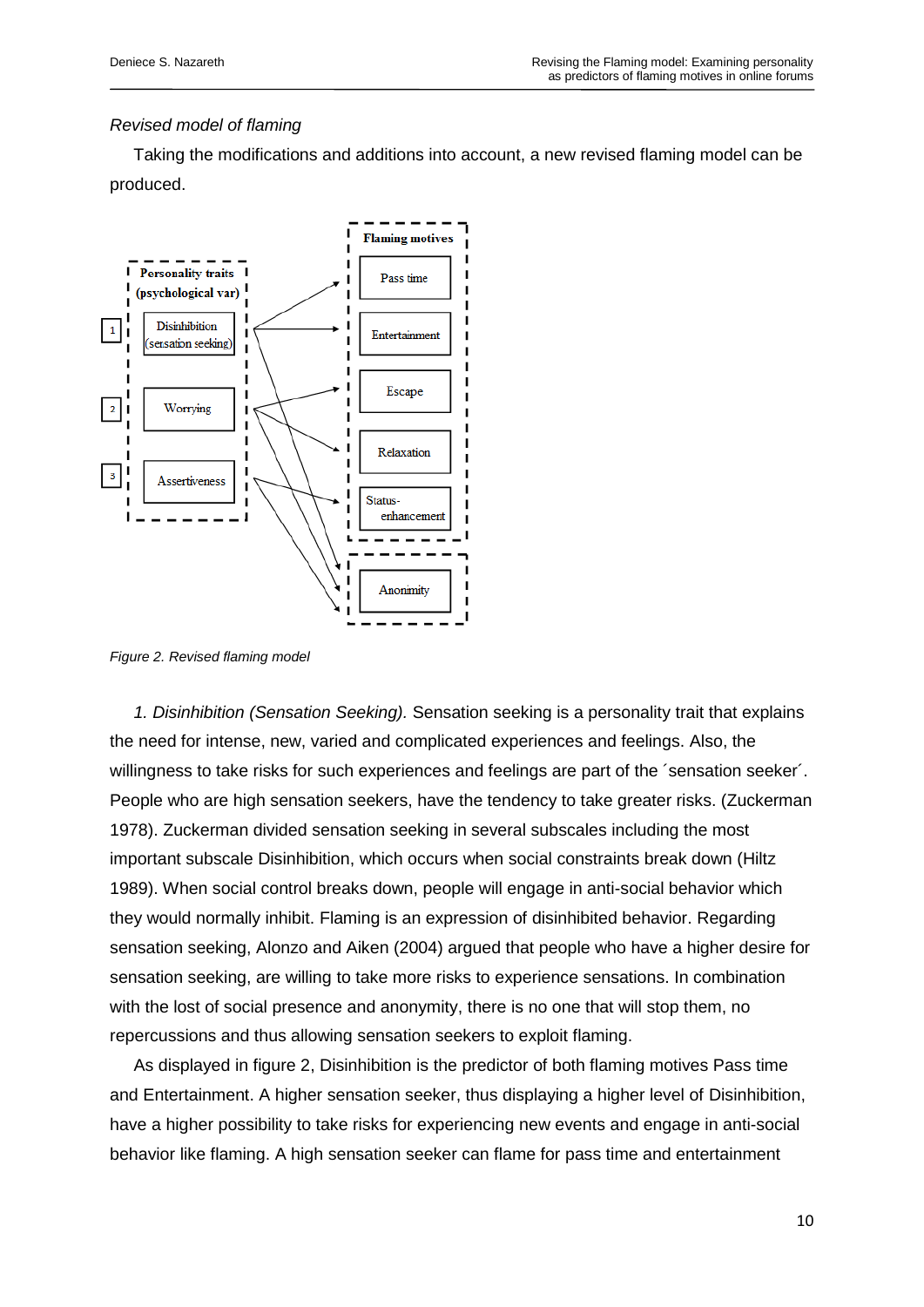because he/she will be bored and to get out of that boredom, he will exploit flaming.

 *2. Worrying.* The psychological variable Worrying is the predictor of the flaming motives escape and relaxation. In this research, Worrying will refer to as a form of tension or stress. When someone is worried, a negative tension is rising within that person. To lessen this arousal, the person has to release his feelings and thus reducing the negative tension. Releasing your feelings and thus the tension can be achieved in several ways: crying, laughing, yelling but also flaming. People can flame in online forums to for example escape the problems in real life or to relax and thus getting back in balance. Alonzo and Aiken (2004) reasoned that people who are active in an electronic meeting, might relieve their tension by flaming to 'loosen-up' and thus escape from real life. Regarding online forums where users are actively commenting and discussing to each other, this could be a reason for flaming in online forums.

 *3. Assertiveness.* A personality trait that focuses on having confidence and/or being more dominant. As hence described, Conway and Rubin chose assertiveness as a predictor of the television motive Status-enhancement. They reasoned that if a person is assertive, he/she wants to be dominant, to be in control or having power through media use. When fulfilling that need, they would achieve a higher status and have more self-esteem. Regarding flaming, the expectation is that assertive people would flame to achieve a higher status in online forums. Furthermore, Alonzo and Aiken (2004) stated that flaming in electronic communication might allow a person to express one"s opinions, attitudes and their need to exert power over others.

 *4.Anonymity.* The reason why anonymity is being predicted by all three psychological variables, is the expectation that anonymity does play a role in flaming. However, no evidence has been found relating specific personality traits/psychological variables that predict flaming for anonymity. Therefore, all three psychological variables (Disinhibition, Worrying and Assertiveness) are the predictors of Anonymity.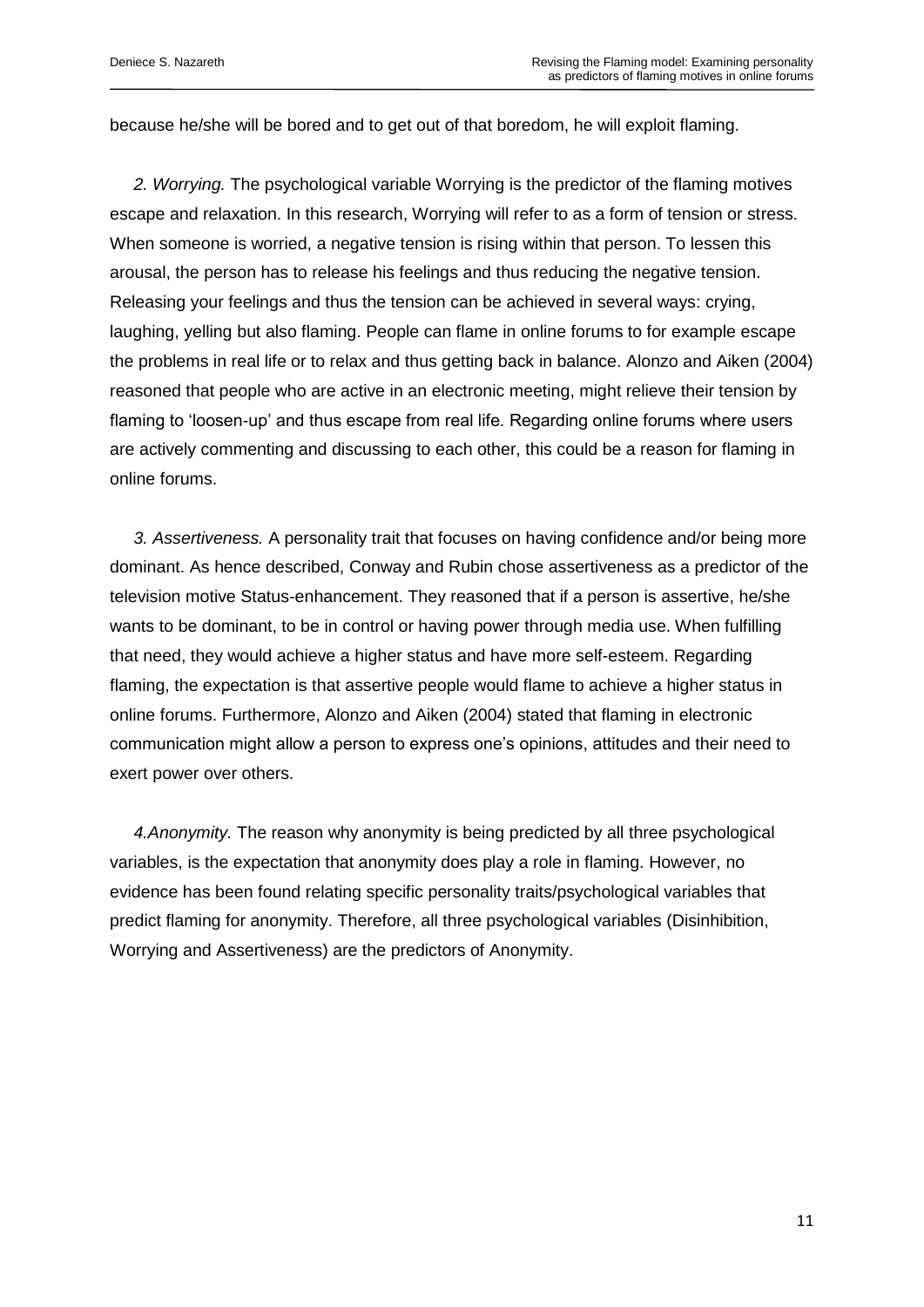# *Hypotheses*

 Based on the new revised flaming model , the following hypotheses can be derived: **Hypothesis 1.** A higher level of Disinhibition (sensation seeking) is significantly and positively associated with flaming for Pass time.

**Hypothesis 2.** A higher level of Disinhibition (sensation seeking) is significantly and positively associated with flaming for Entertainment.

**Hypothesis 3**. A higher level of Worrying is significantly and positively associated with flaming for Escape.

**Hypothesis 4.** A higher level of Worrying is significantly and positively associated with flaming Relaxation.

**Hypothesis 5.** A higher level of Assertiveness is significantly and positively associated with flaming for Status-enhancement.

**Hypothesis 6.** A higher level of Disinhibition, Worrying and/or Assertiveness are significantly and positively associated with flaming for Anonymity.

# *Method*

# *Subjects*

 Subjects were approached through four Dutch online forums by posting a topic, named "flaming" where respondents were asked to fill in the questionnaire provided by the link. Data were collected for over two weeks. In total, the questionnaire was started 205 times. However, due to incomplete or extreme bad entries, a total of 116 entries ( 56%) were removed from the data, leading to a sample size of 89 respondents. Analyzing the sample, respondents consisted mainly out of males, accounting for 93.3%. Female respondents accounted for 6.7%. The mean age was 29. The minimum age was of course 18, as this was set as a condition for participating the questionnaire. The maximum age was 58. In terms of level of education, the University had the highest percentage of the sample with 34.8%. The HBO followed with 30.3%, MBO 19.1%, secondary school 13.5% and primary school 2.2%. As for residence, the sample was classified into the twelve provinces of the Netherlands for easier interpretation of the results. As it turns out, the respondents were spread throughout the Netherlands. South Holland (15.7%) , Overijssel (14.65%), North Brabant (10.1%) and Utrecht (10.1%) were the four provinces with the highest percentages. However, 13.5% of the respondents did not give an answer and 9% of the respondents were resided outside of the Netherlands. As the questionnaire did not have a condition that the participants had to resided in the Netherlands, these respondents were not eliminated from the sample. The subjects were also asked how much time they spent on the forum. Likely due to the choice of the forum tweakers.net, which is a popular and high visited forum in the Netherlands, 73% of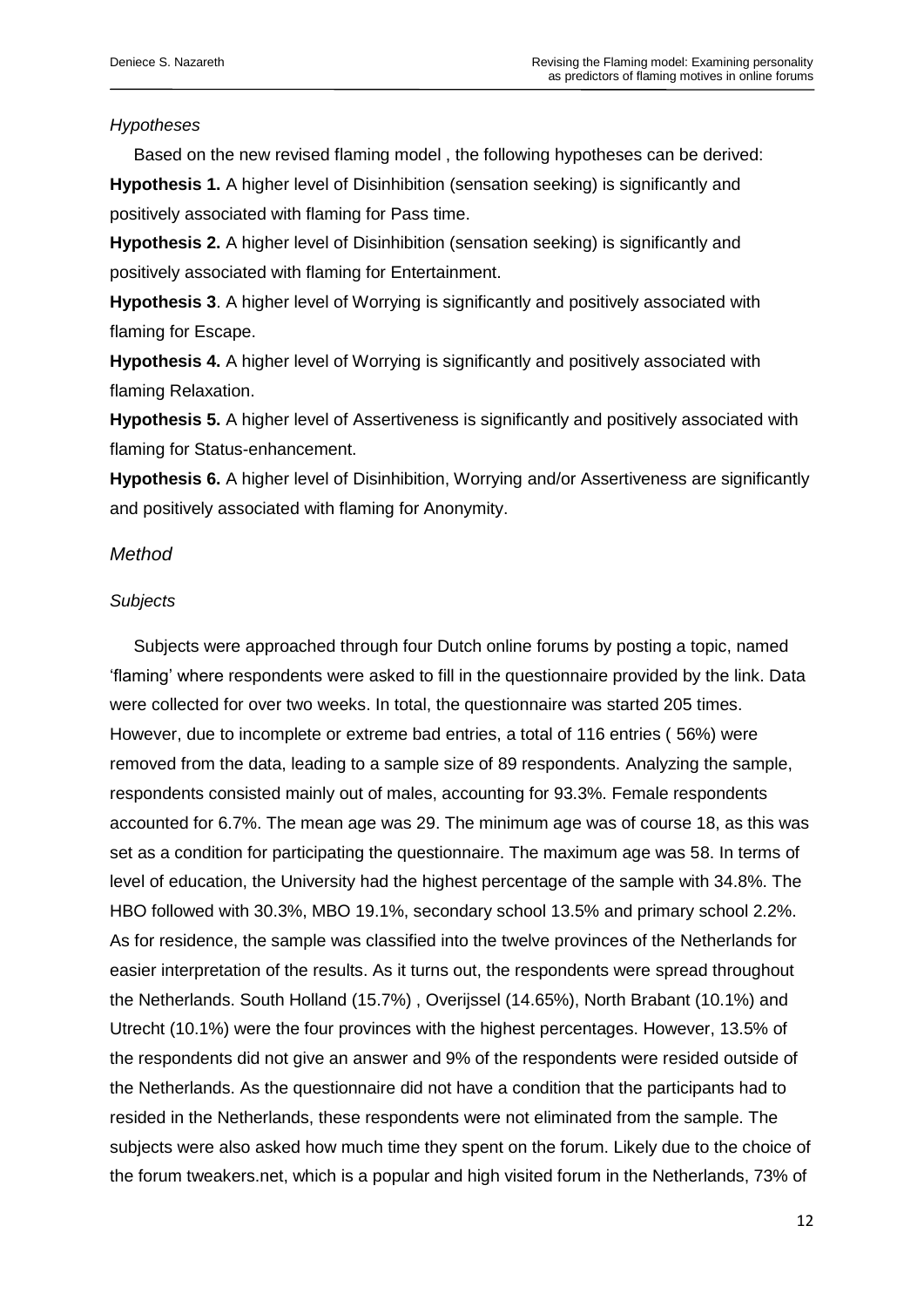the respondents visited the forum every day. Respondents that visited the forum multiple times a week accounted for 21.3%, once a week accounted for 3.4% and once a month accounted for 2.2%.

| Control variables      | M     | S.D. | %    | Min | Max |
|------------------------|-------|------|------|-----|-----|
| Age                    | 28.02 | 8.88 |      | 18  | 58  |
|                        |       |      |      |     |     |
| Gender                 | 1.07  | 0.25 |      |     |     |
| Man                    |       |      | 93.3 |     |     |
| Woman                  |       |      | 6.7  |     |     |
| Education              | 3.82  | 1.12 |      |     |     |
| Elementary school      |       |      | 2.2  |     |     |
| High school            |       |      | 13.5 |     |     |
| <b>MBO</b>             |       |      | 19.1 |     |     |
| HBO                    |       |      | 30.3 |     |     |
| University             |       |      | 34.8 |     |     |
|                        |       |      |      |     |     |
| Spending time on forum | 3.66  | 0.66 |      |     |     |
| Once a month           |       |      | 2.2  |     |     |
| Once a week            |       |      | 3.4  |     |     |
| Multiple times a week  |       |      | 21.3 |     |     |
| Every day              |       |      | 73.0 |     |     |

Table 1. Means, standard deviations, percentages, minimum and maximum of the descriptive (control) variables

Note. Education and Spending time were scaled into 4 groups, Gender was divided into 2 groups.

## *Procedure*

 The questionnaire was distributed through four online Dutch internet forums, which consisted of two technological forums and two students forums. Before posting the questionnaire online, permission was ask to the moderators of two forums. In each forum, a new topic was started where the link to the questionnaire was provided.

 The topic started with an introduction of the subject "flaming" and the questionnaire. In one of the forums, the forum users were invited to begin a discussion about flaming, as this was the criterion of the moderator for giving permission to post the questionnaire. Furthermore, another criterion was stated that the participants had a minimal age of 18. This criterion was developed because of the wording of several statements in the questionnaire. In all forums, it was made very clear that participating the questionnaire would be completely anonymous.

In total, the questionnaire had 72 items, 5 items for descriptive variables, 20 items for flaming motives, 19 items for assertiveness variable, 12 items for sensation seeking and 16 items for worrying variable. The whole questionnaire consisted of seven pages, starting with an introduction page where the purpose of the questionnaire, a definition of flaming and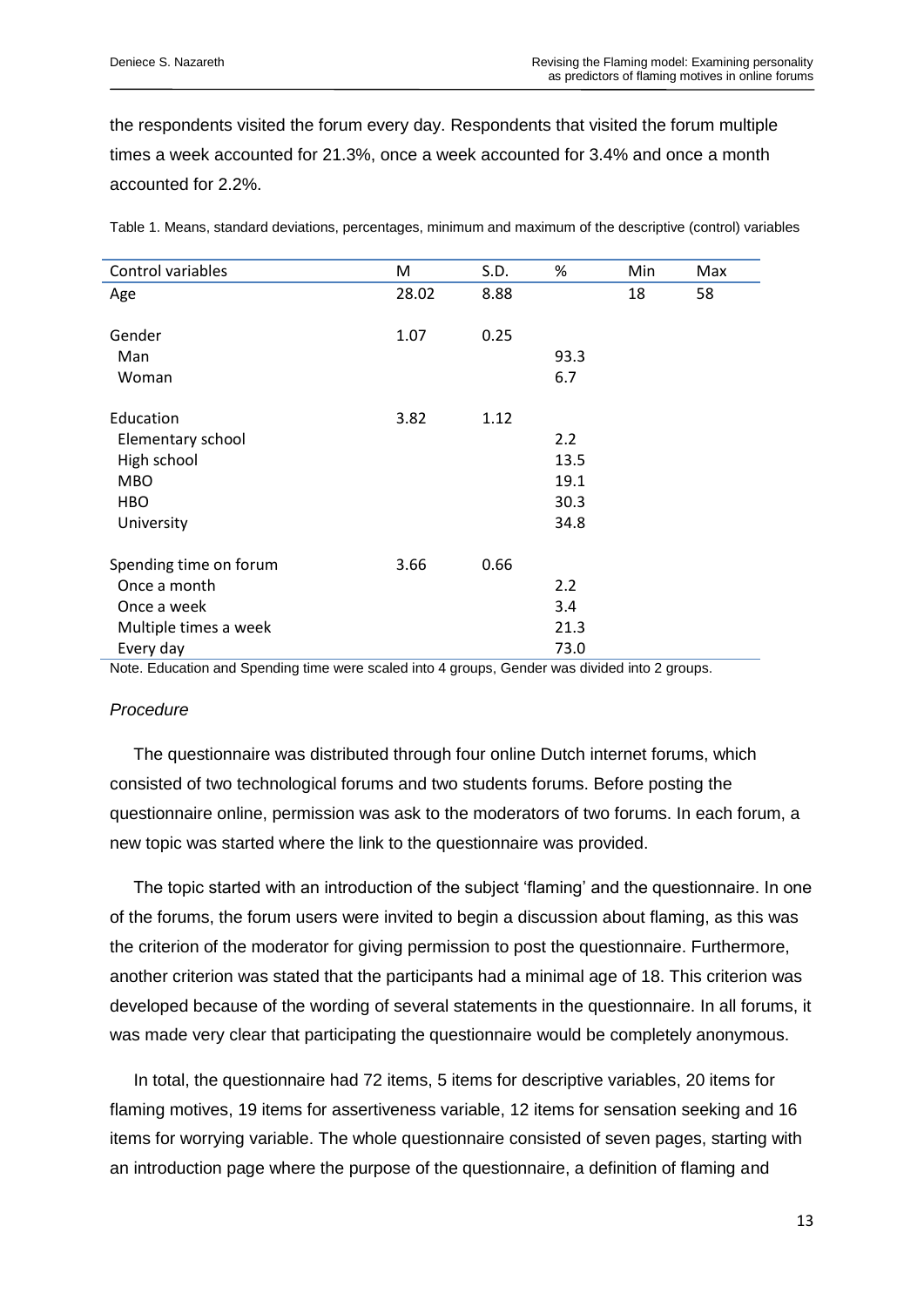examples of flames were showed. The following page consisted of the descriptive variables age, gender, residence, level of education and time spent on the forum. Then, the flaming motives, sensation seeking, worrying and assertiveness variables were asked through four questionnaires in the following four pages. Each questionnaire started with an introduction text where the purpose of the statements and the scales of each questionnaire were explained. On the last page a thank you note was mentioned to the respondents for their time and an opportunity was given to them to e-mail if they had any questions or were interested in the results. Completing the questionnaire took around 10 minutes.

## *Questionnaire (variables)*

 The questionnaire consists of several variables that examined the revised flaming model. The variables include in the questionnaire are control variables, dependent variables and the independent variables.

#### Independent (psychological) variables

#### *Assertiveness: Rathus Assertiveness Schedule*

 To measure assertiveness as a predictor of flaming, the shortened 19-item Rathus Assertiveness Schedule (RAS) was used. The RAS was translated into Dutch as the questionnaire was distributed on Dutch online forums. The original RAS consists of 30 items that participants complete through self-report. Participants have to indicate to which degree an item described them using a 6-point scale ranging from -3 (very uncharacteristic of me, extremely non descriptive) to +3 (very characteristic of me, extremely descriptive) (Lumley 2001). The maximum scores on the RAS ranges from -90 (low assertiveness) to +90 (high assertiveness). In this questionnaire, the range from -3 to +3 was coded into a 6-point Likert scale ranging from  $(1) +3$  to $(6) -3$ .

## *Disinhibition: Sensation Seeking Scale*

 For measuring sensation seeking, the "SpanningsBehoefte Lijst (SBL)" was used. The SBL is a Dutch scale that was translated from the original Zuckerman sensation seeking scale, used by Alonzo and Aiken (2004). The SBL was developed by Feij (1984) and is a self-report questionnaire. There are 67 items in total; the DIS subscale has only 12 items. Each item represents a statement that the participant has to rate to which degree he or she agrees with. Each item is scored on a 5-point Likert scale, ranging from 1. strongly disagree to 5. strongly agree.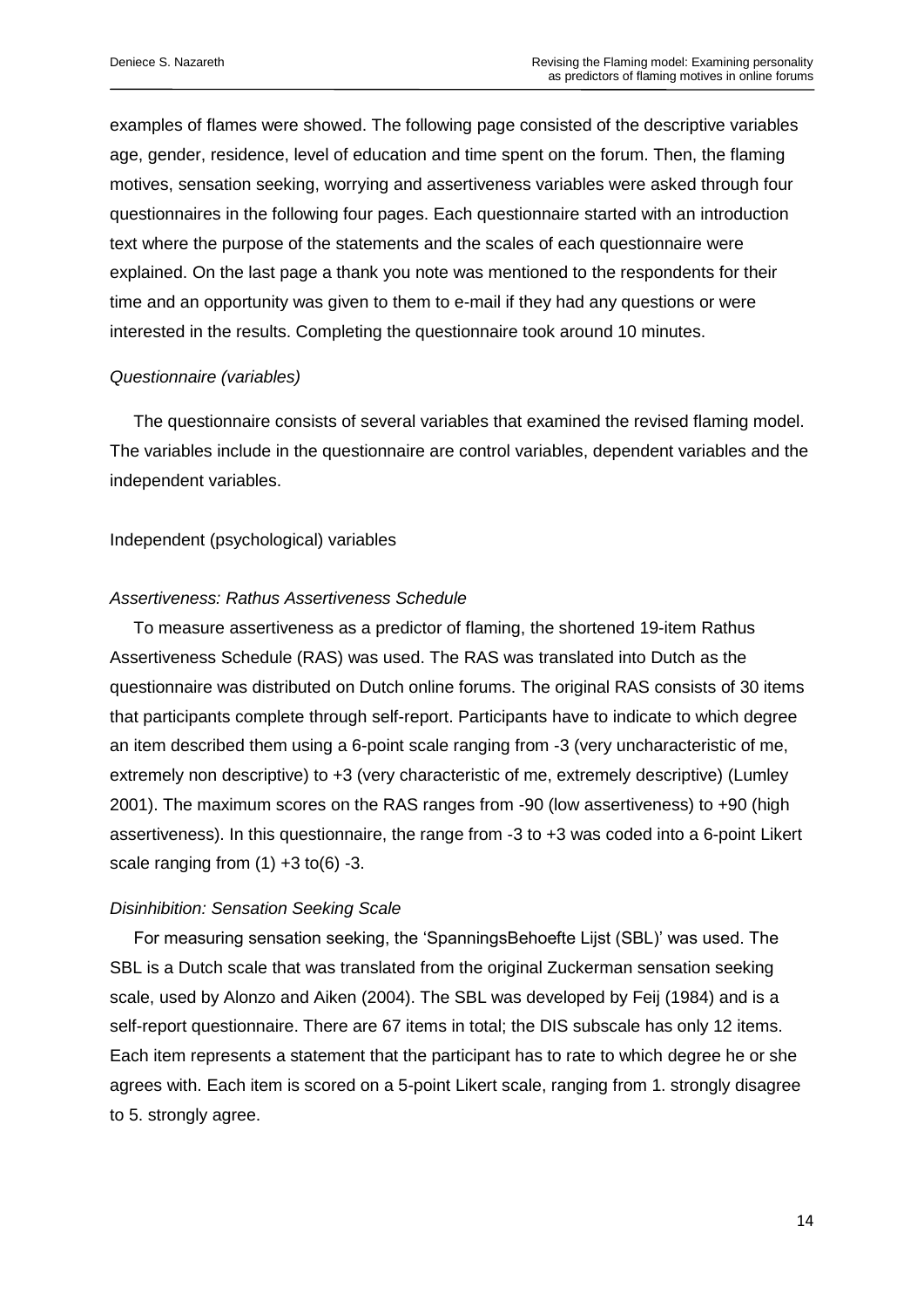# *Worrying: Penn State Worry Questionnaire*

 To measure worrying, the Penn State Worry questionnaire (PSWQ) was used in this research. The PSWQ is developed by Meyer (1990) and is a frequently used questionnaire to measure worry. The PSWQ has a good validity for assessing the trait worry, the internal consistency is high and has proven to have a relatively good reliability through test-retest (Meyer 1990). The PSWQ has 16 items in total, which are scored on a 5-points Likert scale ranging from 1 ('not at all typical of me') to 5 ('very typical of me'). For this research, all 16 items were translated into Dutch.

## Dependent variables

#### *Flaming motives*

For examining flaming motives, a self-assessed questionnaire was developed using items derived from Conway and Rubin television motives (1991). Alonzo and Aiken (2004) also used a self-assessed questionnaire to measure flaming motives. However, in the original flaming model only four flaming categories were examined. For this research, five flaming motives will be explored in the revised flaming model:

- 1. Pass time;
- 2. Escape;
- 3. Relaxation;
- 4. Entertainment;
- 5. Status-enhancement.

 Sixteen television statements of Conway and Rubin (1991) were translated into Dutch and reworded so they would be applicable for flaming in Dutch forums (e.g. "I would flame because"). These 16 television statements had sufficient factor loadings, so they were chosen to measure the flaming motives. However, the results of Conway and Rubin had an effect on the diffusion of the chosen 16 statements, as there was not an even spreading. For example, Pass time has five statements where as Status-enhancement only has two items. Onward, four statements regarding flaming were developed and added to measure anonymity.

 The flaming questionnaire uses 5-point Likert scales ranging from (1) strongly disagree to (5) strongly agree. The participants are asked to imagine the statements regarding flaming in a forum. They then have to indicate whether or not they agree with the statements by filling in the scale.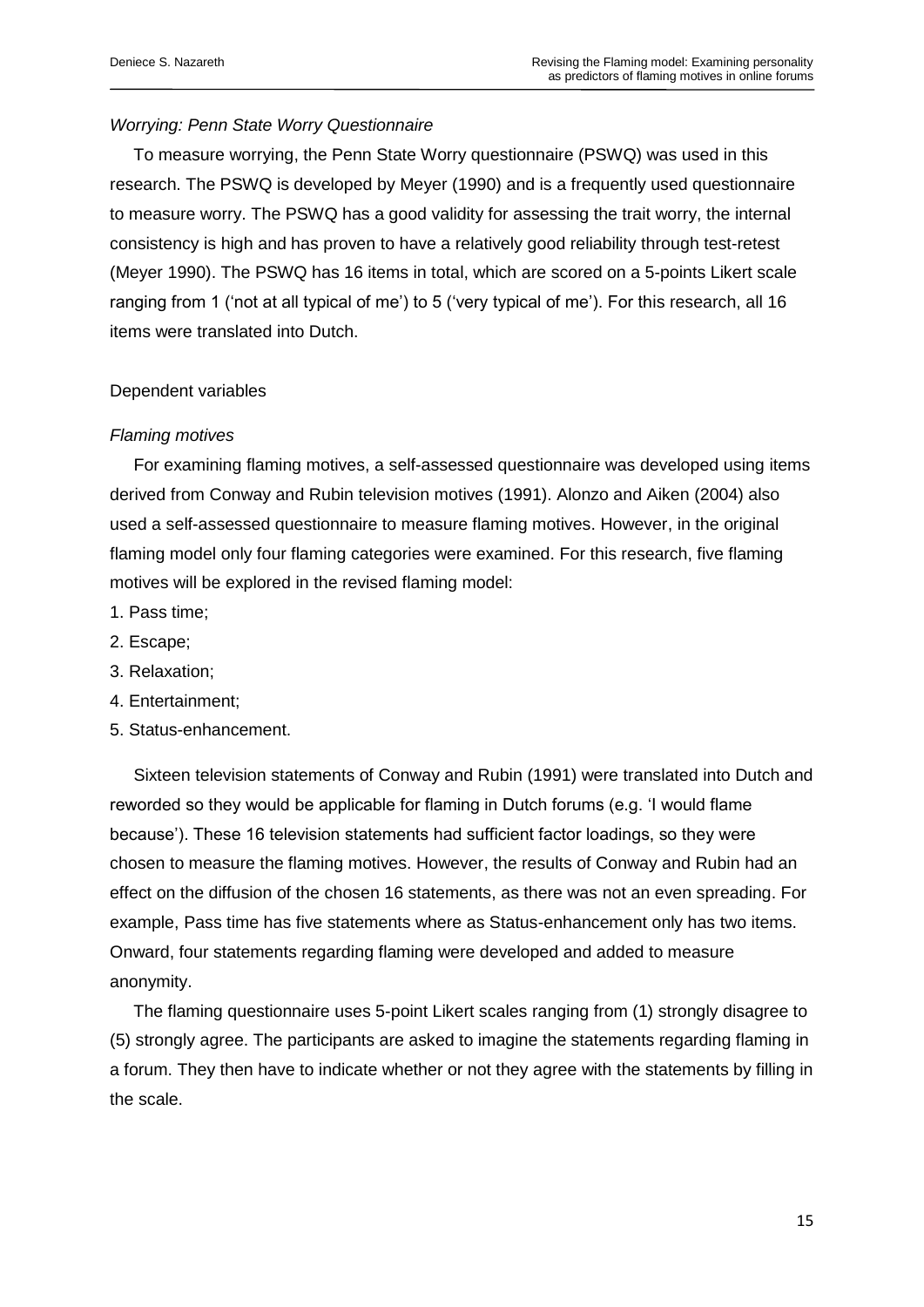# *Anonymity*

 To measure anonymity in flaming motives, four original Dutch items were developed and added in the questionnaire of flaming motives. These four items focus on whether someone would flame if it could be done anonymous. All four statements emphasize on the variable anonymity, thus measuring in what degree anonymity plays a role in flaming.

# Control variables

# *Demographic variables*

 The following descriptive variables are present in the questionnaire: Age, gender, level of education, residence and how much time respondents spend on a forum. These variables can show differences in flaming on demographic level.

 Thus, the sequence of the variables in the questionnaire is: 1. Demographic variables, 2. Flaming motives, 3. Rathus Assertiveness Scale (RAS), 4. "SpanningsbehoefteLijst" (SBL) and 5. Penn State Worry Questionnaire (PSWQ).

# *Data analysis*

 For analyzing the data, PASW statistics 18.0 was used. Testing for reliability was done using several reliability analyses. For examining the flaming model, six hierarchical regression analyses have been executed. A significance level of .05 was used. As gender was a dichotome variable, it was scaled as value 0 woman and value 1 man. For the variable Age, it was rescaled into 4 groups: 1. 18-30, 31-40, 41-50.

 As for the variable Assertiveness, the questionnaire itself had a range of -3 to +3. However, it was not possible to implement this scale into the online questionnaire. Therefore, the online questionnaire for Assertiveness had a scale of 1 to 6. Afterwards, the scores were recoded into the original range of -3 to +3 and summed up to get a total score for Assertiveness according to the manual.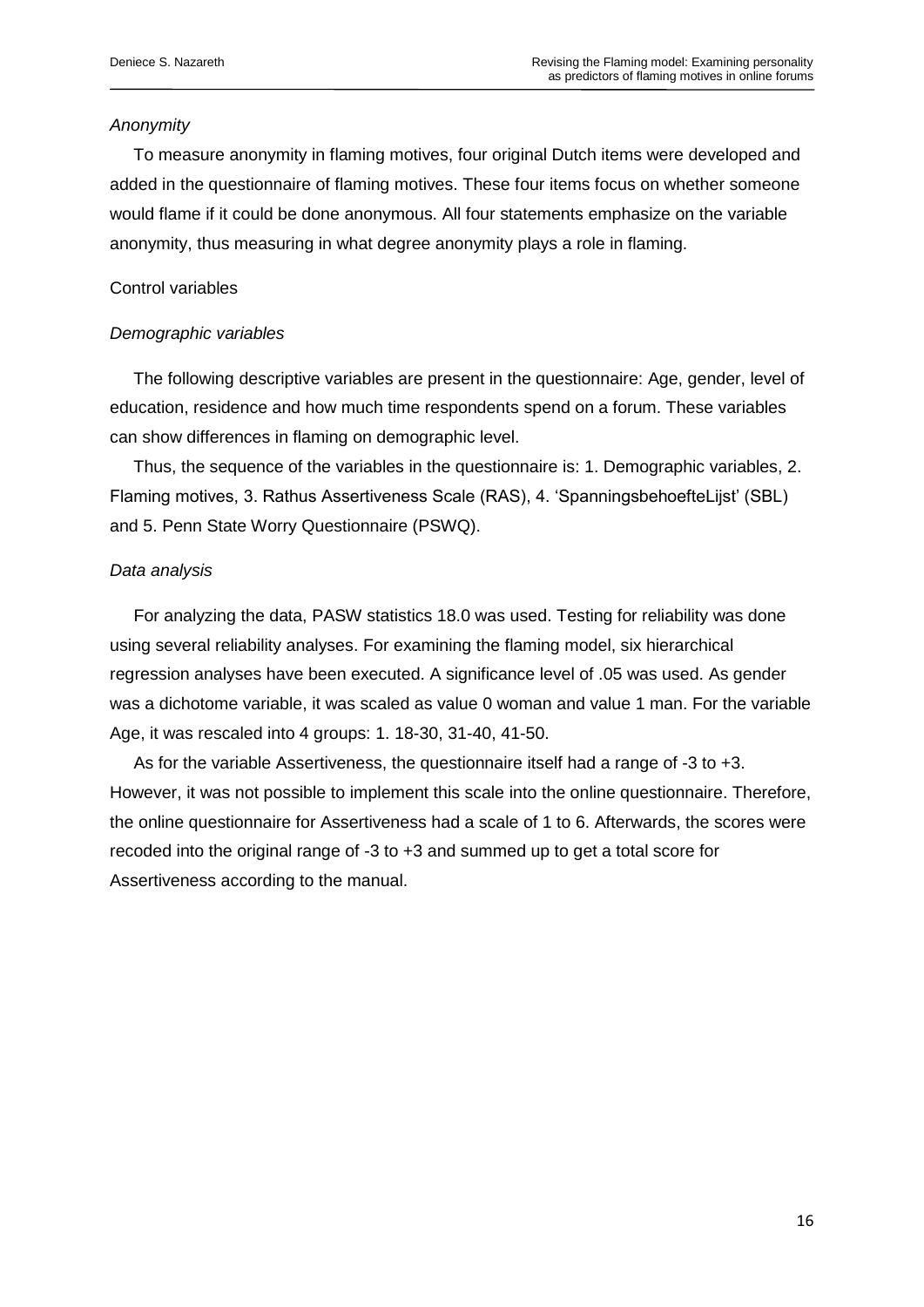# *Results*

# Pre-analysis

 For testing the reliability of the variables, several reliability analyses were executed using the Cronbach α coefficients. Table 1 summarizes the means, standard deviations and Cronbach α coefficients of the independent and dependent variables.

Table 2. Means, Standard deviation, alpha coefficient of the independent and dependent variables

| <b>Measures</b>             | м    | S.D. | Cronbach $\alpha$ |
|-----------------------------|------|------|-------------------|
| Independent variables       |      |      |                   |
|                             |      |      |                   |
| Disinhibition Seeking scale | 2.90 | 0.61 | .76               |
| Worrying                    | 2.88 | 0.92 | .94               |
| Assertiveness               | 0.29 | 0.96 | .86               |
| Flaming motives             |      |      |                   |
| Pass time                   | 1.88 | 1.01 | .87               |
| Entertainment               | 1.99 | 1.20 | .94               |
| Escape                      | 1.62 | 0.92 | .86               |
| Relaxation                  | 1.79 | 1.12 | .91               |
| Anonymity                   | 2.10 | 1.18 | .91               |

*Note. All measures ranged from 1 to 5 on a 5-point Likert scale, except for Assertiveness which ranged from -3 to +3*

 For the variable Worrying, a remarkable high alpha of .94 was found which showed that it has a very strong reliability. Disinhibition and assertiveness also showed a strong reliability with a respective alpha of .76 and .86.

 Analyzing the flaming motives, it is notable that all motives have a high reliability with alpha"s ranging from .86 to .94.

 Overall, all of the variables showed a remarkable high Cronbach alpha. Therefore, there was no need to moderate items for further analyses to achieve a higher reliability.

 Analyzing the means and standard deviations, it is notable that the means of all variables can be scaled around the 2, except for assertiveness which had a different ranging scale. All of the other variables had a 5-point Likert scale. Especially for the flaming motives, all of the means are scored close to each other, showing small variance between the results. Thus, it seems that all respondents scored relative low on the variables.

# *Model analysis*

 For analyzing the flaming model, several hierarchical regression analyses were executed to see whether the psychological variables would predict the flaming motives. Each hypothesis was tested with a separate regression analysis, which meant that six regression analyses were performed. The hierarchical regression analysis was stepwise divided into two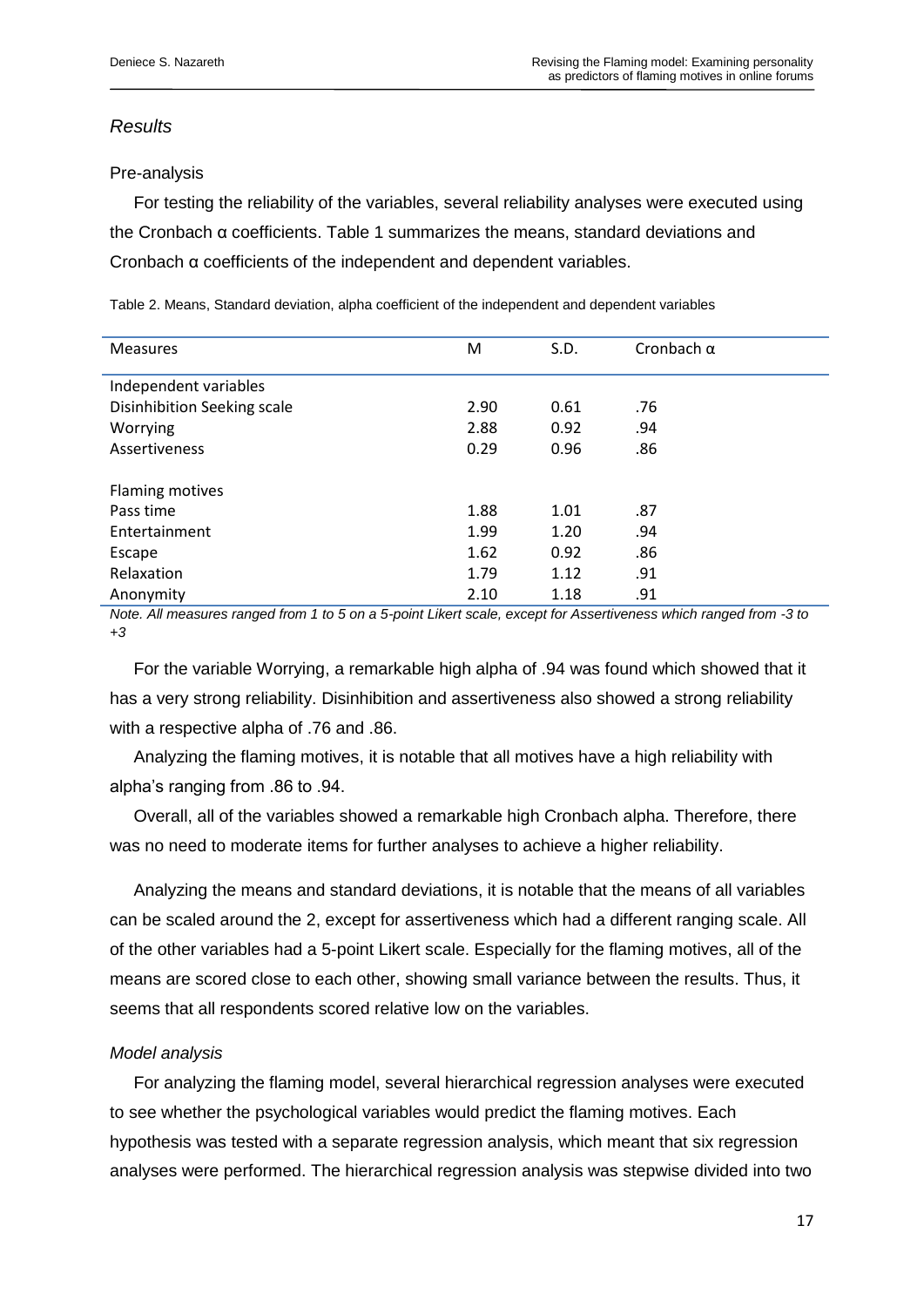steps(or blocks) to see how much each variable accounted for their contribution to the flaming model. The control variables (demographic items) were entered in the first step. However, the residence variable was completely removed due to error in the regression analyses. For the second step, the independent (psychological) variables were added to the regression analysis. The flaming motives were of course the dependent variables.

 *Flaming for pass time*. In the first step, the control variables accounted for 15.7% of the variance in pass time motive. In the second step, Disinhibition accounted for 15.8% of the variance. As shown in table 3, only the control variables Age and Time spent on forum were significantly correlated with flaming for pass time  $(R^2 = .16, F[5, 56] = 2.10, p < .05)$ . However, the standardized beta coefficients were negative, suggesting that a younger age and less time spent on the forum would lead to more flaming for pass time ( $\beta$  = -.27 and  $\beta$  = -.26). These results do not support hypothesis 1, which expects a higher level of Disinhibition significantly and positively associated with flaming for pass time. Therefore, hypothesis 1 is rejected.

 *Flaming for entertainment.* Regarding flaming for entertainment, the control variables accounted for 12.0% of the variance. The psychological variable Disinhibition accounted for 12.2% of the variance in the flaming model. Only the control variable Age was significantly associated with flaming for entertainment ( $R^2$  = .12, F[5, 56] = 1.55,  $p$  < .05). In line with the previous flaming motive, it seems that again people of a younger age would flame for entertainment on a forum due to the negative standardized coefficient  $(\beta = -0.29)$ . There was no evidence found that supported hypothesis 2 which predicts a higher level of Disinhibition was significantly and positively associated with flaming for entertainment.

 *Flaming for escape.* The control variables accounted for 18.4% of the variance in the first step. In the second step, Worrying accounted for 18.8% of the variance, showing a slight improvement in comparison with the first step. Spending time on a forum was the only variable that significantly correlated with the escape motive ( $R^2$  = .19, F[5, 53] = 2.45,  $p$  < .05). Due to the negative standardized coefficient (β = -.35), spending less time on the forum will lead to more flaming for escape thereby rejecting hypothesis 3 which predicts that flaming for escape was significantly and positively correlated with worrying.

 *Flaming for relaxation.* The control variables accounted for 11.1% of the variance, whereas Worrying accounted for 11.2% of the variance . Spending time on a forum proved to be significant with flaming for relaxation ( $R^2$  = .11, F[5, 53] = 0.27,  $p$  < .05). However, Spending time on the forum is negatively associated with flaming for relaxation ( $\beta$  = -.27),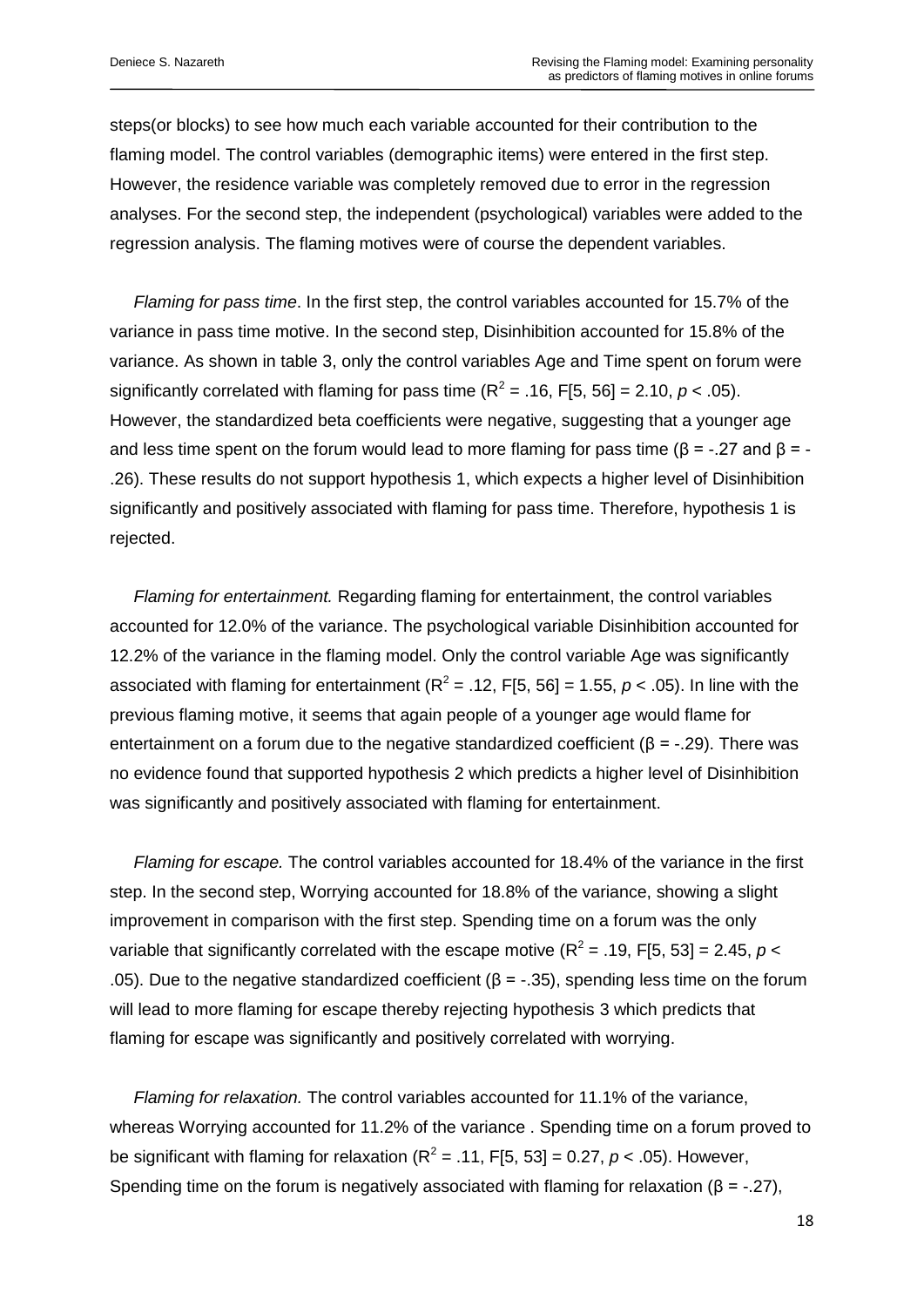leading to the conclusion that spending less time on a forum leads to more flaming for relaxation. Elaboration on this conclusion will be in the chapter "Conclusions and Discussions". No evidence was found for hypothesis 4 that flaming for relaxation is significantly and positively associated with worrying, thus the hypothesis is rejected.

 *Flaming for status-enhancement*. Accounting 2.3% of the variance for the control variables, the psychological variable Assertiveness only accounted for 2.5% of the variance. No significance was found for the status-enhancement flaming motive, neither for Worrying or the control variables. Thereby, hypothesis 5 is rejected.

| Pass<br>Time             | Entertainment |                          |                          | Status-     | Anonymity |
|--------------------------|---------------|--------------------------|--------------------------|-------------|-----------|
|                          |               |                          |                          |             |           |
|                          |               | Escape                   | Relaxation               | Enhancement | β         |
| β                        | β             | β                        | β                        | β           |           |
| (.16)                    | (.12)         | (.18)                    | (.11)                    | (.02)       | (.10)     |
|                          |               |                          |                          |             |           |
| $-.27*$                  | $-.29*$       | $-.22$                   | $-.08$                   | $-.07$      | $-.26$    |
| .04                      | .02           | .11                      | .18                      | .05         | .03       |
| $-.24$                   | $-.20$        | $-.24$                   | .02                      | $-.14$      | $-.07$    |
| $-.26*$                  | $-.21$        | $-.35*$                  | $-.27*$                  | .01         | $-.18$    |
| (.16)                    | (.12)         | (.19)                    | (.11)                    | (.03)       | (.11)     |
| .03                      | $-.04$        |                          |                          |             | .00       |
| $\overline{\phantom{a}}$ |               | $-.70$                   | .18                      |             | .08       |
| $\overline{\phantom{0}}$ |               | $\overline{\phantom{a}}$ | $\overline{\phantom{0}}$ | $-.04$      | $-.02$    |
|                          |               |                          |                          |             |           |

*Table 3. Beta coefficients of the independent and dependent variables based on the hypotheses*

*Note. The β's are standardized when entered at step 2*

*\*p < 0.05*

*Flaming for anonymity.* For analyzing anonymity as a motive to flame, a separate hierarchical regression analysis was executed. All control variables were inserted into the equation in the first step. In the second step, all three psychological variables (Disinhibition, Worrying, Assertiveness) were entered. The control variables accounted for 10.1% of the variance whereas the three psychological variables accounted for 11.0% of the variance. The psychological variables as well as the control variables all failed to show a .05 significance thereby resulting in rejecting hypothesis 6, expecting that one of the three psychological variables (Disinhibition, Worrying, Assertiveness) would predict flaming for anonymity. See table 3 for more results.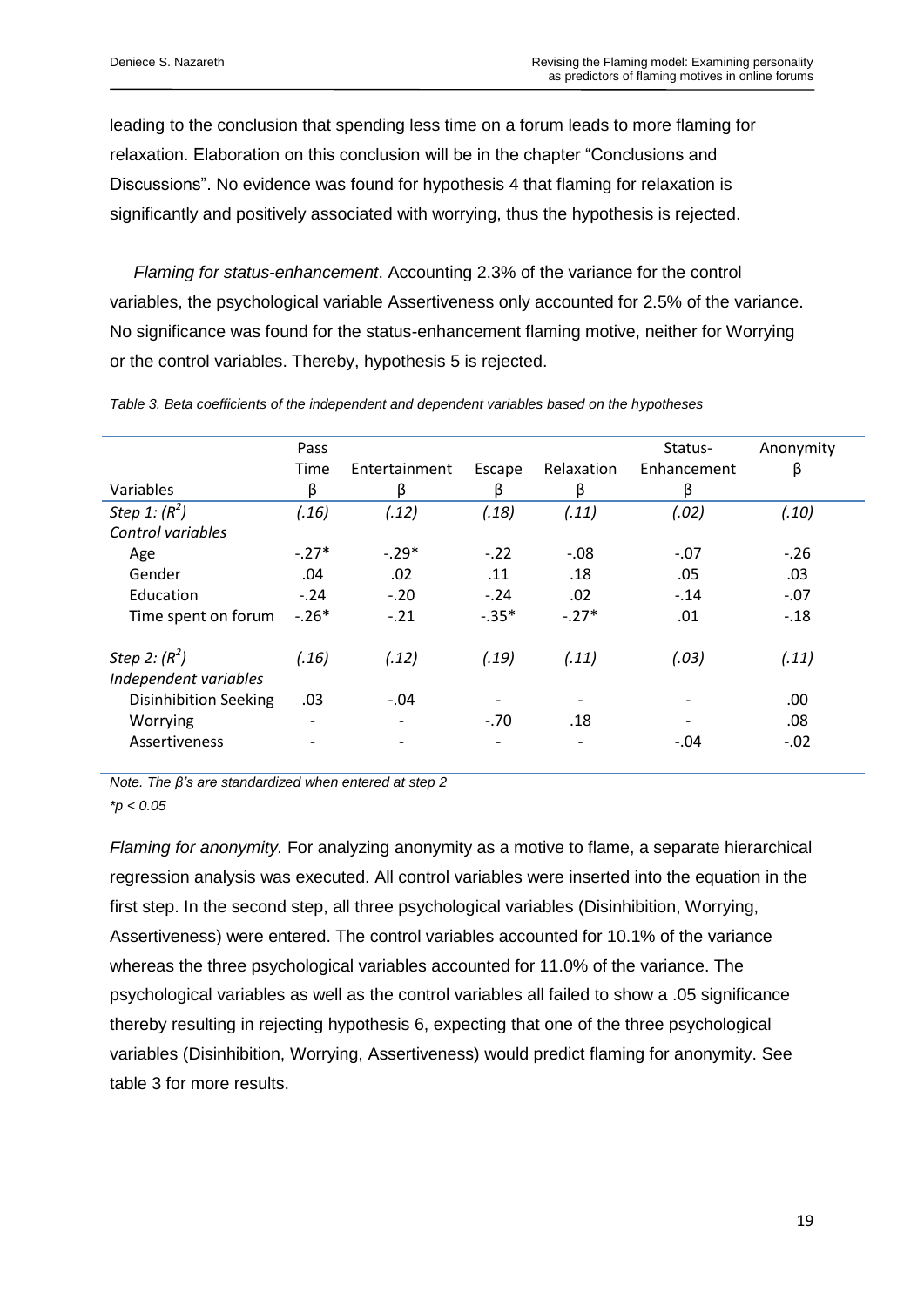# *Conclusions and Discussion*

 It is obvious that the current flaming model is not suitable for examining personality traits as predictors of flaming in online forums. Based on the data, all six hypotheses were rejected meaning that the three chosen personality traits (Disinhibition, Worrying and Assertiveness) do not predict flaming in online forums. As the whole flaming model failed to show any effects between the independent variables and dependent variables, no additional analyses were attempted to increase the significance level. There is absolutely no significant effect found between the psychological (independent) variables and the flaming motives. However, a significant effect was found between two control variables and all dependent variables. The data showed that the control variables Age and Spending time on a forum had a significant influence on all of the flaming motives. It was interesting to see that in comparison with Alonzo and Aiken"s control variables (2004), gender displayed no significance effect on the flaming motives, leading to the conclusion that gender did not play a role in flaming behavior.

 Returning to the significant control variables, Age showed a significant effect on Pass time and Entertainment, both flaming motives that were expected to be predicted by Disinhibition in hypotheses 1 and 2. Although Age was significant with Pass time and Entertainment, it was negatively associated with Pass time and Entertainment. The negative standardized beta coefficient of Age suggests that the younger the age, the more flaming for Pass time and Entertainment will occur. As discussed earlier, age was categorized into four groups: 18- 30, 31-40, 41-50, 51-60. Although the negative standardized coefficient concluded that the lower groups flamed more for pass time and entertainment, it is interesting to see that the mean age of the sample size was 28.02 with a standard deviation of 8.88 which is not surprising as online forums are often used by the younger generation of this time. This finding shows that most respondents are assigned to the first group (18-30) and thus creating the possibility that the significant effect found is not solely influenced by Age. The sample size displays a strong, focused tendency towards the younger age group, making it arguable whether the results and the significant effects found are reliable.

 The second control variable that showed a significant effect was Spending time on the forum. Spending time on the forum displayed significance with the flaming motives Pass time, Escape and Relaxation. However, negative standardized coefficients were found for the Pass time, Escape and Relaxation, leading to the conclusion that spending less time on a forum will increase the effect of flaming for pass time, escape and/or relaxation. As described earlier, the variable Spending time on a forum was categorized into four groups (thus a scale from 1 to 4) and had a mean of 3.66 with a standard deviation of 0.66. This leads to the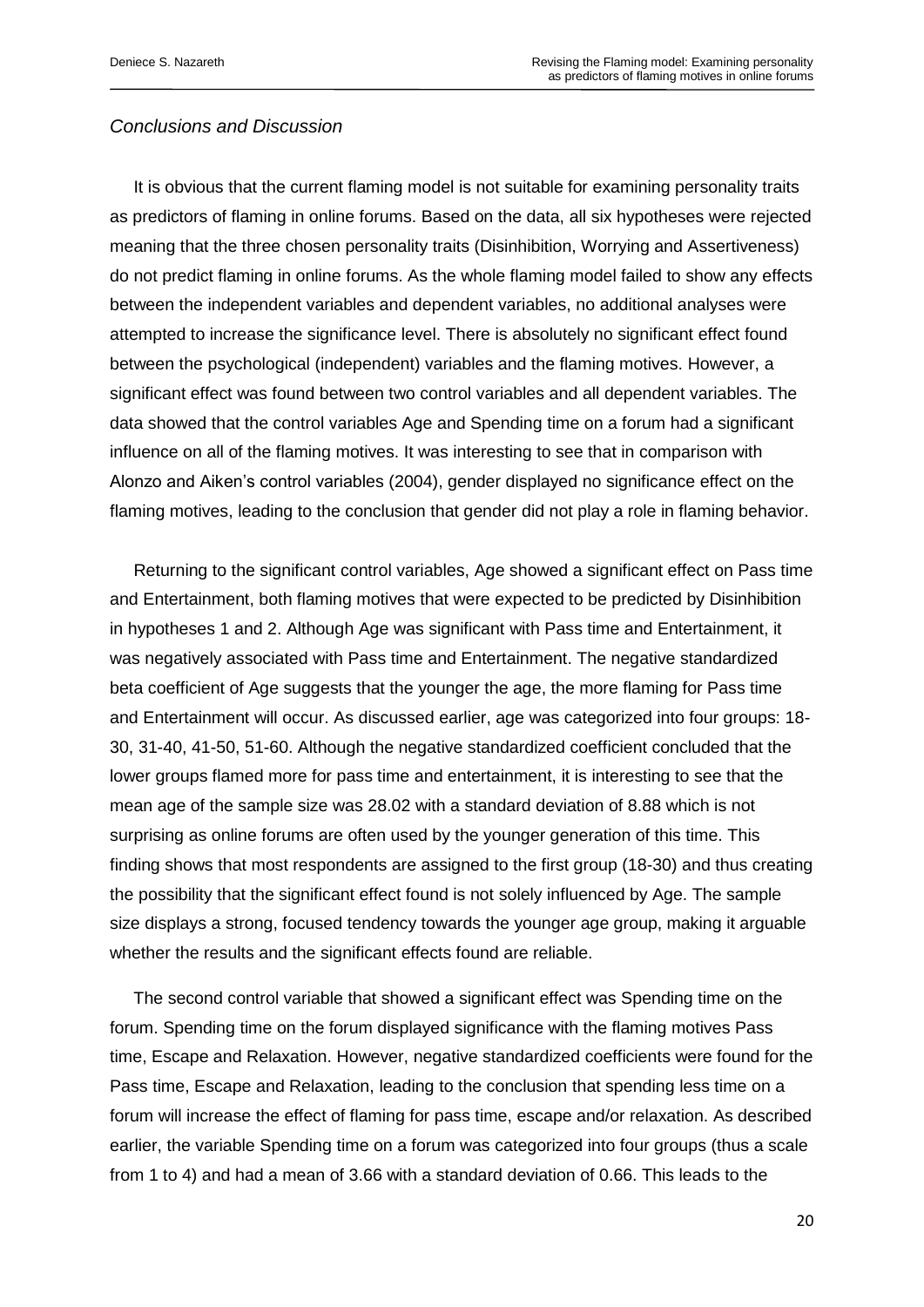conclusion that the sample size consisted of very active forum users, therefore it is interesting to see that the respondents who were not that active in comparison to their fellowusers where the ones that would most probably flame for Pass time, Escape or Relaxation. Looking at the negative standardized coefficients, a possible explanation can be the policy on forums that inactive forum users are not aware of.

 All forums chosen for this research, used a forum policy. The policy clearly states that flaming will not be tolerated and users who disobey will be warned or even banned from the forum. It is possible that users who do not know about these rules (and thus the community on the forum), are not very active on the forum and therefore most likely could flame to pass time, escape or for relaxation. This explains why spending less time on a forum leads to more flaming for the three previous described flaming motives.

 Although the two control variables showed significant effects on all flaming motives, the most important conclusion that can be drawn from the data, is that the current flaming model failed to answer the research question: If personality traits predict flaming in online forums. Based on the results, all hypotheses are rejected concluding that the three psychological variables cannot predict flaming in online forums. Several explanations are possible for this conclusion.

 The most prominent explanation can be found in the questionnaire regarding flaming. With only a mean ranging from 1.62 to 1.99 for all 5 flaming motives, it is obvious that the questionnaire failed to analyze flaming behavior.

 Before this research was conducted, it was clear that the hardest part of it was approaching respondents who would flame. Although the flaming questionnaire was developed using the exact but translated items derived from Conway and Rubin television motives model (1991) and that also proved to be significant, it failed to pick out the persons who would flame. Looking at the low results of the questionnaire, it can be understandable why all hypotheses were rejected. If none of the respondents would flame, then it is of course difficult to analyze whether flaming behavior can be predicted by personality traits. Another possible explanation for the low results is the fact that flaming is not something you can be proud of as some studies even categorize flaming as cyberbullying (Willard 2004). Thus admitting flaming can be something people are ashamed of, as it can be a sensitive subject. Although it is not surprising, one can wonder whether the results are trustworthy when asking the respondents directly if they would flame. Also, feedback on one of the forums pointed out that flaming did not occur often in their community, thus making it difficult to approach the specific respondents needed for this research. However, although not likely, it is possible that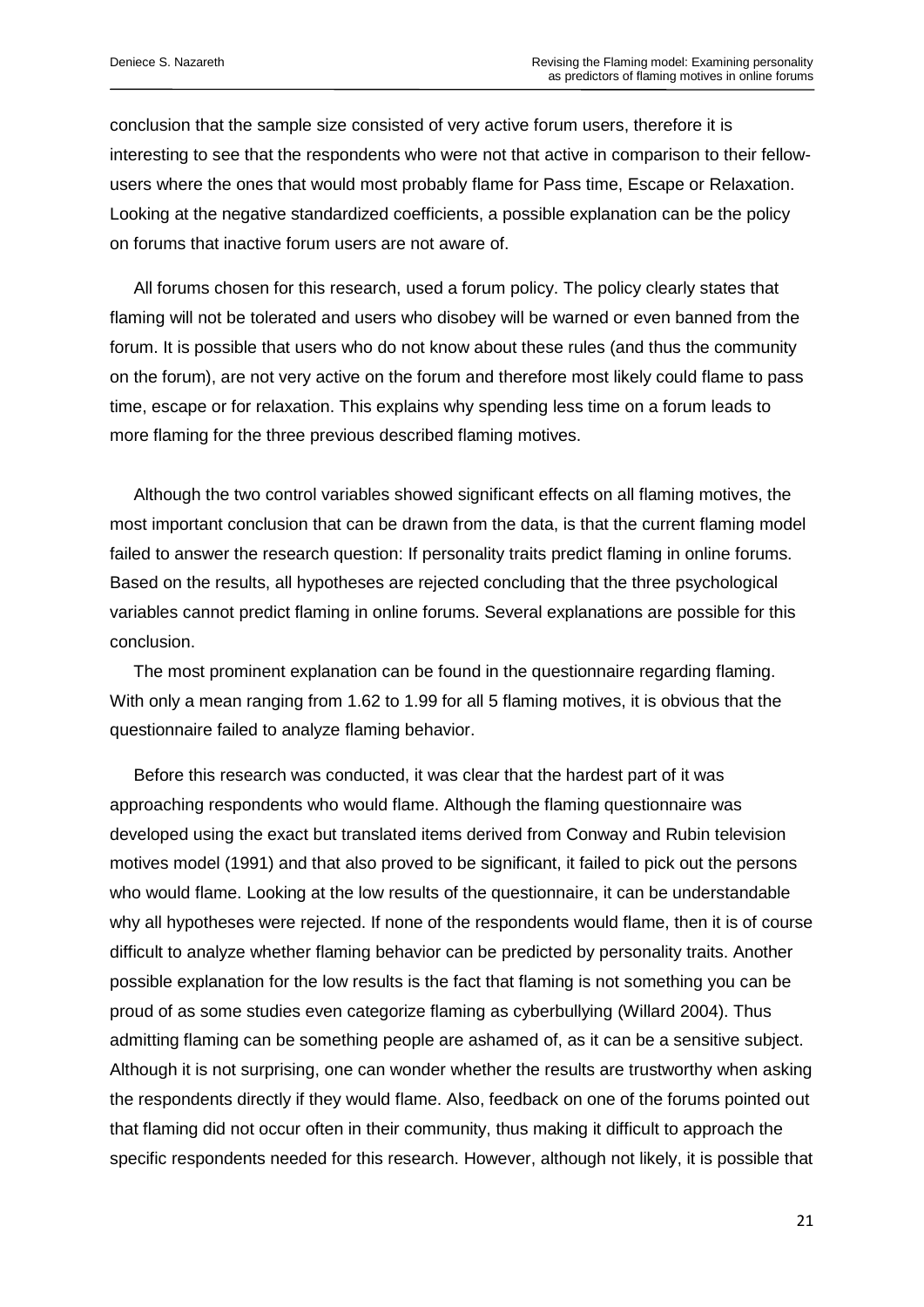all 89 respondents simply would not flame as it is not in their personality to flame. This statement has found support in the feedback of the users, as they commented that flaming does not occur very often in their specific forum.

 Other feedback on the forum suggested that there was the feeling that all items on the flaming questionnaire represented the same, as flaming in general. There was no clear difference between the items representing the flaming motives Pass time and Relaxation. Also, some of the respondents commented that they could not imagine why people would flame for escape (e.g. "I would flame to get away from the rest of the family and others", appendix 1). It is true that some of the items were hard to imagine as a reason for flaming as they were too straightforward, suggesting modification in the questionnaire is needed. More will be discussed in the section Limitations and Recommendations.

 Based on other feedback of the respondents, another possible explanation is that respondents have a different definition of flaming. As discussed earlier, the sample size of this research consisted of real forum users. There was a strong possibility that these users were already familiar with flaming, making them suitable for examining flaming in online forums. However, a disadvantage was that they defined and interpreted flaming different than stated in this research. Some respondents comment that the interpretation of "offensive" flaming behavior differs among people. For example, some respondents categorized an offensive comment not a part of flaming, as it was just part of the discussion. Often, respondents pointed out that most comments were harmless. Also, some respondents replied that they were just not aware of comments that could be interpreted as flaming because they did not mean it that way. These findings are supported by Postmes and his associates (2000), where research found that some messages could look offensive to outsiders but were instead very entertaining for the users. Thus, it can be that for an outsider of the community on forums, misunderstandings are created regarding flaming leading to the believe that flaming occurs more often than in reality. As outsiders, there is a strong possibility that comments are misinterpreted, meaning that they were not that offensive as first thought.

 Speaking of community, flaming behavior is often not accepted in the community forum. As discussed earlier, forum policy prohibits users to flame. When users do flame, it can eventually result in banishment of the forum. Besides the forum policy, moderators also monitor the forums. This makes it possible for the moderators to see whether users respect the forum policy and thus not engage in flaming.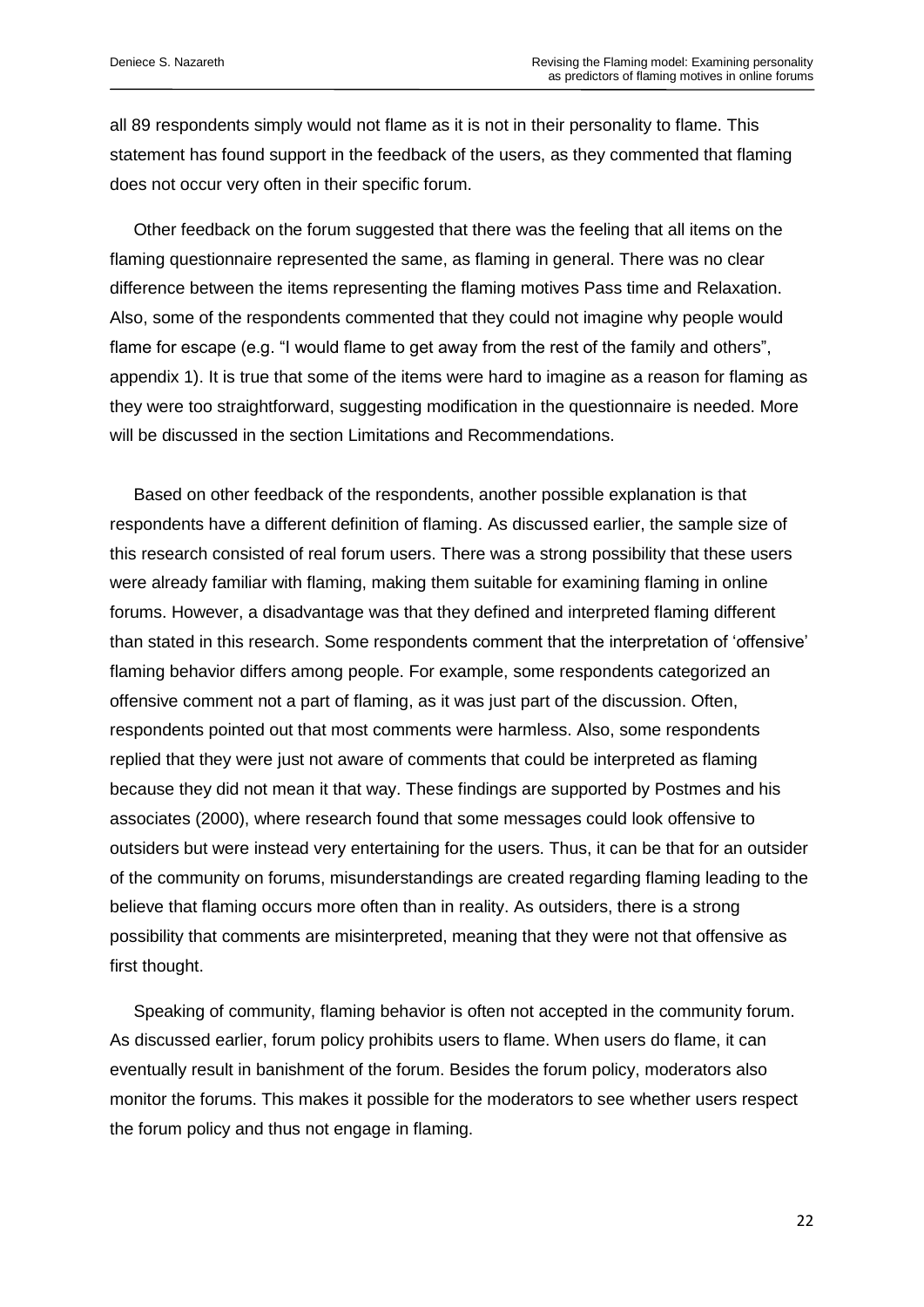Overall, the hardest part of this study was approaching the respondents who would flame to test the flaming model properly. As data showed, there was hardly any flaming behavior analyzed and thus making it very difficult to prove whether personality traits predict flaming behavior in online forums.

## *Limitations and Recommendations*

 Looking back at Alonzo and Aiken"s model (2004), one can wonder whether the current flaming model is actually suitable for examining the setting online forums. Their flaming model has proved to show several significant effects, concluding that personality traits were indeed predictors of flaming. However, as all hypotheses of this research were rejected, it is clear that there are several limitations of this research that influenced the results. Looking back at the descriptive data, an astounding 56% of the data were removed due to incomplete or bad entries. More than half of the entries were removed, leading to a relative small group of 89 respondents in total. With such a limited sample size, the recommendation for future research is to increase the number of respondents and making the results more reliable by distributing the questionnaire on more forums, perhaps even international forums. This brings us to another limitation of this research. The current questionnaire was only distributed in the Netherlands, therefore the results cannot be generalized. By distributing the questionnaire international, a better image can be achieved whether personality traits predict flaming.

 Comparing Alonzo and Aiken"s model (2004) with the current flaming model, it is notable that the personality traits are the same. A future recommendation would be to examine more personality traits as our personality consists of more components than only Disinhibition, Worrying and Assertiveness.

 Analyzing the raw data of this research, it seemed that the questionnaire was too long, as most respondents only filled in the descriptive variables and the flaming questionnaire. The personality traits questionnaires were not filled in, thus creating incomplete entries and possible distorted image of the data. As discussed earlier, the flaming questionnaire was deemed too straightforward, items were all the same and sometimes hard to imagine, leading to the conclusion that most of the respondents did/would not flame at all. Whether the translation to Dutch was the cause of it is arguable. However, all these findings suggest that modifications are needed in the questionnaire. A recommendation would be to shorten the questionnaire as this questionnaire had 72 items and to rescale the items to avoid the interpretation that the items are alike. As for the items on the questionnaire, perhaps instead of a flaming questionnaire filled with straightforward statements, a better alternative would be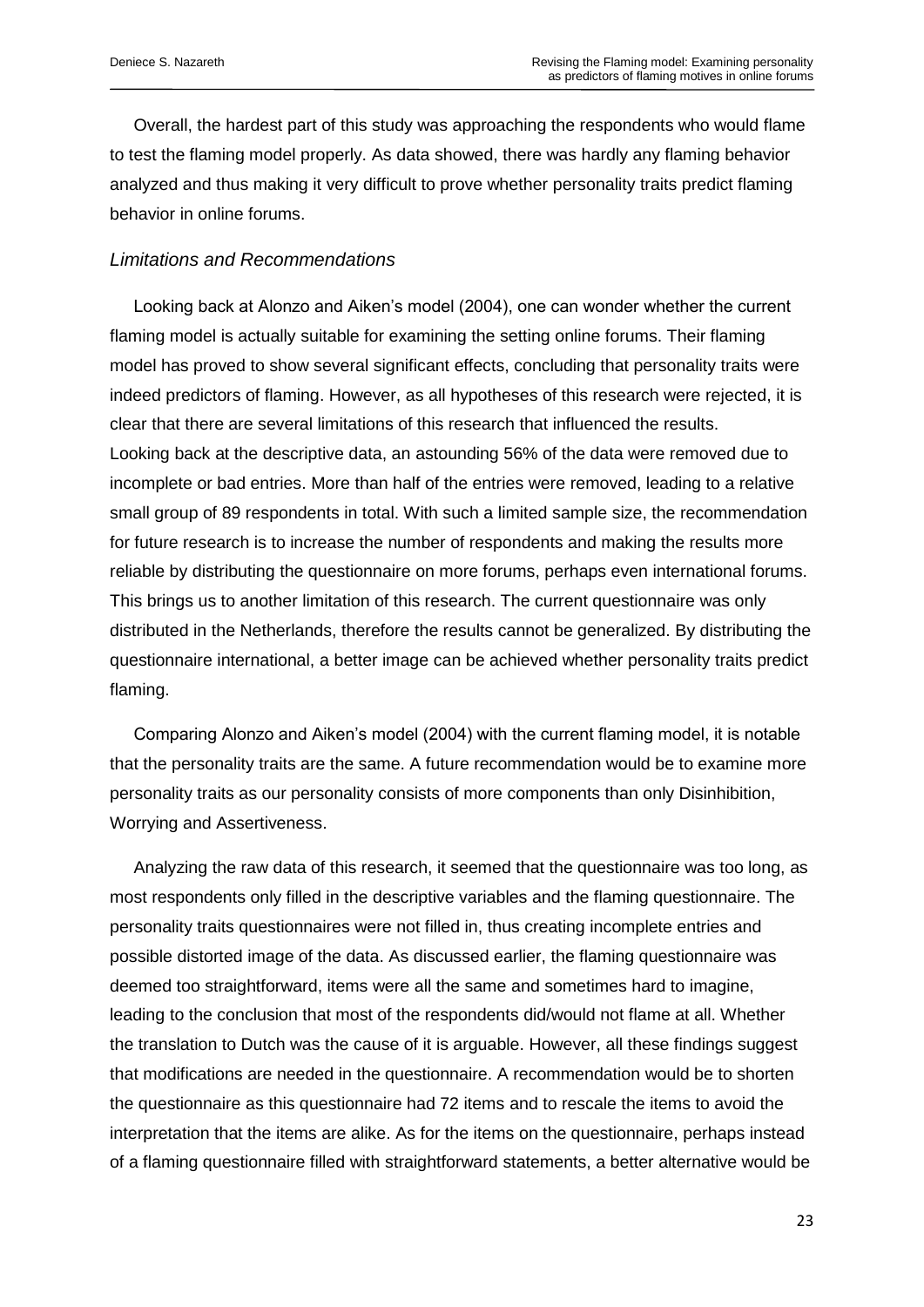that the items are described in a story mode. For example, display examples of discussions/comments where a person flames and ask the respondents what he/she would do in the situation. Another way is to ask the respondent how they would respond to that certain person by choosing out of the 5 following options, making it easier to interpret their answers instead of open questions. Using this approach makes it probably easier for the respondents to imagine flaming in these specific, controlled situations instead of asking them straightforward whether they would flame in specific situations. There is a strong possibility that respondents would flame more and thus creating a more diverse variance in the flaming motives variables. Then perhaps the current flaming model will display significant effects of the personality traits on the flaming motives.

 Although the flaming model has failed to show any significance on forums, a recommendation for future research would be to apply the flaming model in different settings. As flaming occurs in all layers of the internet, there are numerous possibilities in settings whereby this current flaming model can be used to study personality traits as predictors of flaming. For example, online newspapers; a lot of flaming occurs on online newspapers possibly due to sensitive subjects evoking strong opinions/reactions from readers. It would be interesting to apply the flaming model in this new setting, as there is a difference between forums and online newspapers. As described earlier in the Conclusion and Discussions section, flaming behavior is often not accepted in the community of certain forums. Although online newspapers have policies and moderators that prohibit flaming and remove flames from their website, there is no community present. Therefore, there is a possibility that flaming occurs more in online newspapers than on forums. Also, the fact that news articles can be sensitive because of their subjects can evoke flaming as discussed earlier. If this is true, online newspapers would be a suitable setting to apply the current flaming model and to test whether personality traits are in fact predictors of flaming.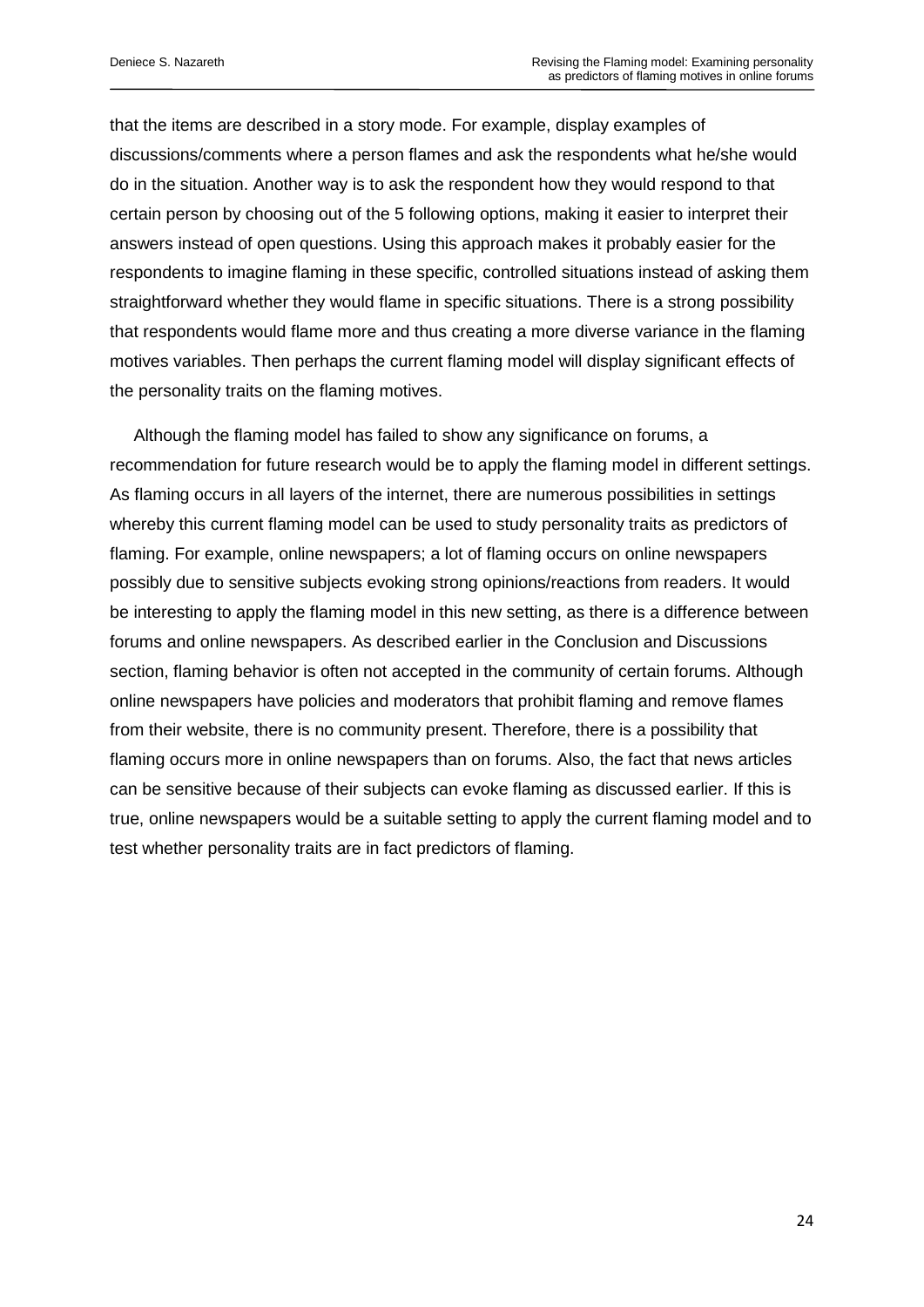# *References*

Aiken, M., & Waller, B. (2000). Flaming among first-time group support system users. *Information & Management, 37,* 95–100.

Alonzo, M., & Aiken, M. (2004). Flaming in electronic communication. *Decision Support Systems, 36(*3*)*, 205–338.

Conway, J., & Rubin, A. (1991). Psychological predictor of television viewing motivation. *Communication Research, 18(4)*, 443–464.

Feij, J.A., & van Zuilen, R.W. (1984). *De Spanningsbehoeftelijst (SBL)*. Lisse: Swets & Zeitlinger.

Hiltz, S., Turoff, M., & Johnson, K. (1989). Experiments in group decision making: 3. Disinhibition, deindividuation, and group process in pen name and real name computer conferences. *Decision Support Systems, 5(2),* 217–232.

Katz, E., Blumler, J., & Gurevitch, M. (1974). Utilization of mass communication by the individual. In J. Blumler & E. Katz (eds.), *The Uses of Mass Communications: Current Perspectives on Gratifications Research*, (pp. 19-32). Sage, Beverly Hills: CA.

Kayany, J.M. (1998). Contexts of Uninhibited Online Behavior: Flaming in Social Newsgroups on Usenet. *Journal of the American Society for Information Science, 49*, 1135–41.

Kiesler, S., Siegel, J., & McGuire, T.W. (1984). Social psychological aspects of computermediated communication. *American Psychologist, 39,* 1123-1134.

Lin, C. (1999). Online-service adoption likelihood. *Journal of Advertising Research, 39(2),* 79–90.

Lumley, V.A., & Scotti, J.R. (2001). An Assessment of Assertion Skills Among Adults with Mild Mental Retardation**.** J*ournal of positive behavior interventions, 3(2),*109-120.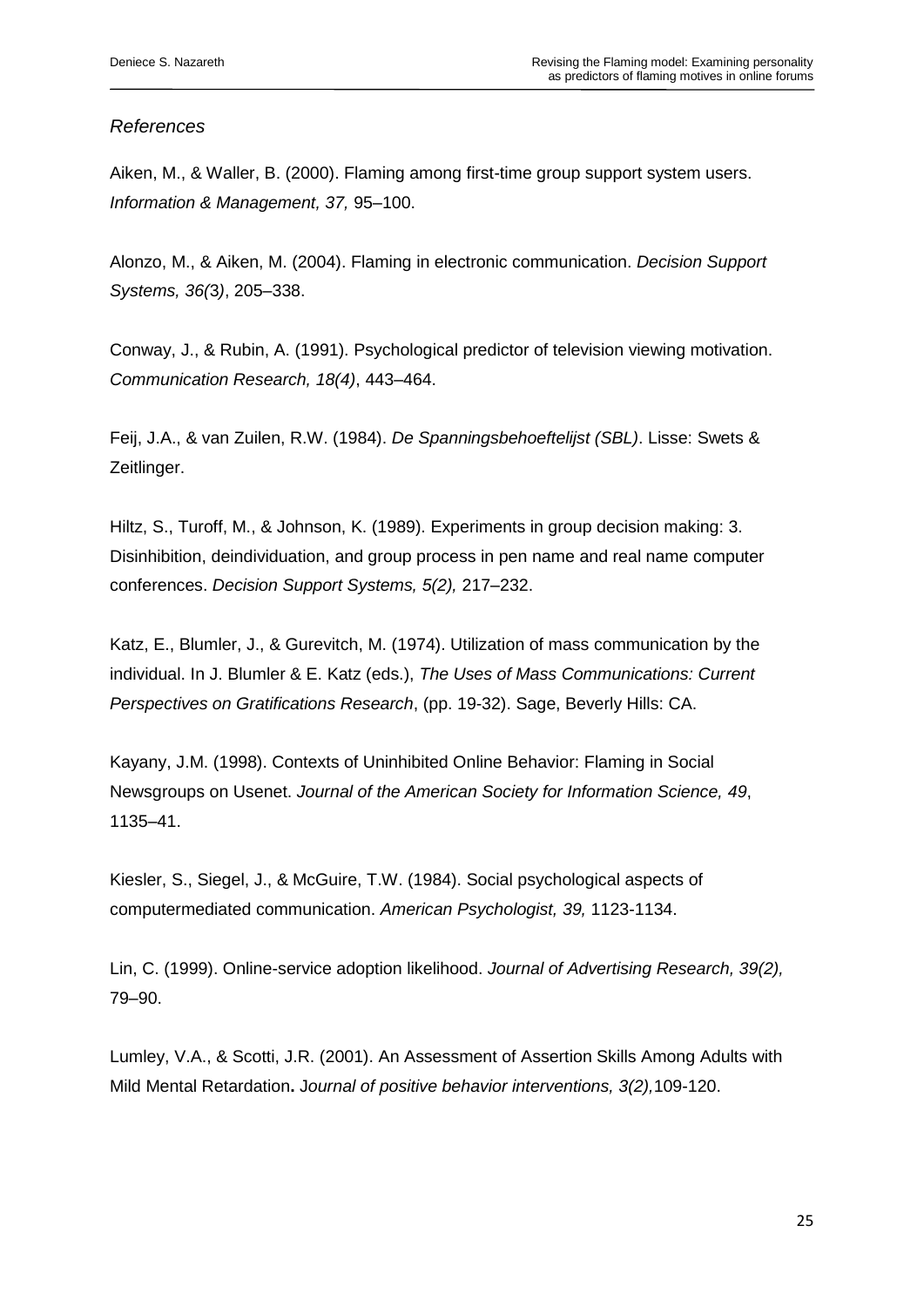McGuire, W. (1974). Psychological motives and communication gratification. In J. Blumler, E. Katz (eds.), *The Uses of Mass Communications: Current Perspectives on Gratifications Research* (pp. 167-196). Sage, Beverly Hills: CA.

Meyer, T.J., Miller, M.L., Metzger, R.L., & Borkovec, T.D. (1990). Development and validation of the Penn State Worry Questionnaire. *Behavior Research and Therapy*, *28(6),* 487-495.

Moor, P.J. (2007). Conforming to the flaming norm in the online commenting situation. Retrieved March 9, 2011, from<http://scholar.petermoor.nl/flaming.pdf>

Moor, P.J., Heuvelman, A., & Verleur, R. (2010). Flaming on Youtube. *Computers in Human behavior, 26,* 1536-1546.

O'Sullivan, P.B., & Flanagin, A. (2003). Reconceptualizing "flaming" and other problematic communication. *New Media and Society, 5(1)*, 69-94.

Ploeg, van der, H.M. (1982). De Zelf-Beoordelings Vragenlijst (STAI-DY). De ontwikkeling en validatie van een Nederlandstalige vragenlijst voor het meten van angst. *Tijdschrift voor psychiatrie, 24*, 576-588.

Postmes, T., Spears, R., & Lea, M. (2000). The formation of group norms in computermediated communication. *Human Communication Research, 26(3),* 341-371.

Rathus, S. (1973). A 30-item schedule for assessing assertive behavior. *Behavior Therapy, 4,* 398–406.

Willard, N. (2004). Educator's guide to cyberbullying and cyberthreats. Retrieved April 13, 2011, from new.csriu.org/cyberbully/docs/cbcteducator.pdf

Zuckerman, M., Eysenck, S.B.G., & Eysenck, H.J. (1978). Sensation seeking in England and America: Cross-cultural, age and sex comparisons. *Journal of consulting and clinical psychology, 46,* 139–149.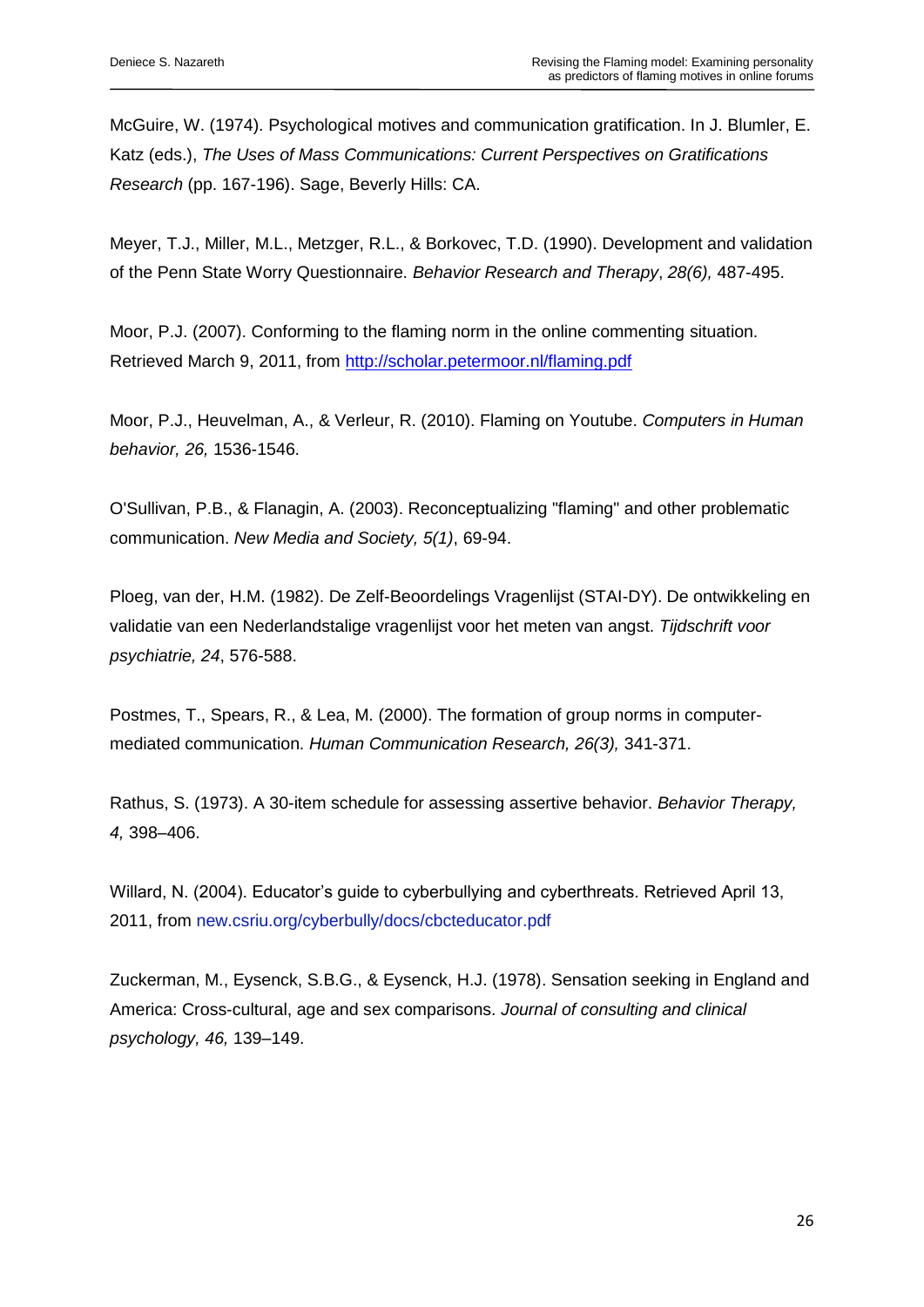*Appendix 1*

Introductietekst

Beste Deelnemer,

Allereerst heel erg bedankt voor het deelnemen aan dit onderzoek! Een voorwaarde voordat u verder leest, is dat u minimaal 18 jaar moet zijn om deel te mogen nemen aan dit onderzoek. Het onderzoek bestaat uit 4 kleine vragenlijsten die in totaal +/- 10 minuten zal duren.

Voor mijn bacheloropdracht onderzoek ik het fenomeen "flamen" op online forums. Omdat het woord 'flamen' niet bij iedereen bekend is, volgt hier een korte definitie:

**Flaming**: "Het vijandig zijn door middel van beledigen, vloeken en/of andere aanstotelijke taal. "

(Moor, 2007)

Flaming komt vaak voor in opmerkingen die geplaatst worden op online forums. Deze opmerkingen met vijandige inhoud heten dan "flames".

Om een duidelijk beeld te geven van "flames" volgen hieronder een paar voorbeelden:

# *[..] :*

*"wat een mietje zeg.."*

*En dat zegt een dikke vette troll als jij, die op geen enkele post van mietje inhoudelijk heeft gereageerd?*

*[…]:*

*XX, houdt je kop eens dicht, idioot.*

*[..]:*

*Als meneertje daar niet zo goed tegen kan en dan ff meteen de thread laat sluiten door meneer de collega mod, maak ik me daar redelijk pissig over*

*[….]:* 

*Jij bent zeeeeeeeer triets.* 

*met je zieke reactie's zegmaar afkrakend bij andermans filmpjes,*

*Ga optiefen en ga niet zo zielig reageren bij andermans filmpjes tienjarige teef.*

Door middel van dit onderzoek wil ik informatie verkrijgen over het feit waarom mensen gaan flamen op online forums. Wat zijn de redenen om te gaan flamen? Uit onderzoek blijkt dat persoonlijkheidskenmerken voorspellers kunnen zijn van motieven om te gaan flamen. Een persoon met bepaalde persoonlijkheidskenmerken zal eerder de neiging hebben om te gaan flamen.

Dit onderzoek zal diverse persoonlijkheidskenmerken onderzoeken om na te gaan welke daarvan kunnen leiden tot flamen op online forums.

Het onderzoek is anoniem en dus zullen uw gegevens ook anoniem worden verwerkt. Ik zou u graag willen vragen om de vragenlijst zo eerlijk mogelijk te willen invullen. Als u het niet zeker weet, wil ik u toch vragen om datgene in te vullen wat u het meest aanspreekt. Let op dat er geen foute antwoorden zijn, het gaat immers om uw mening.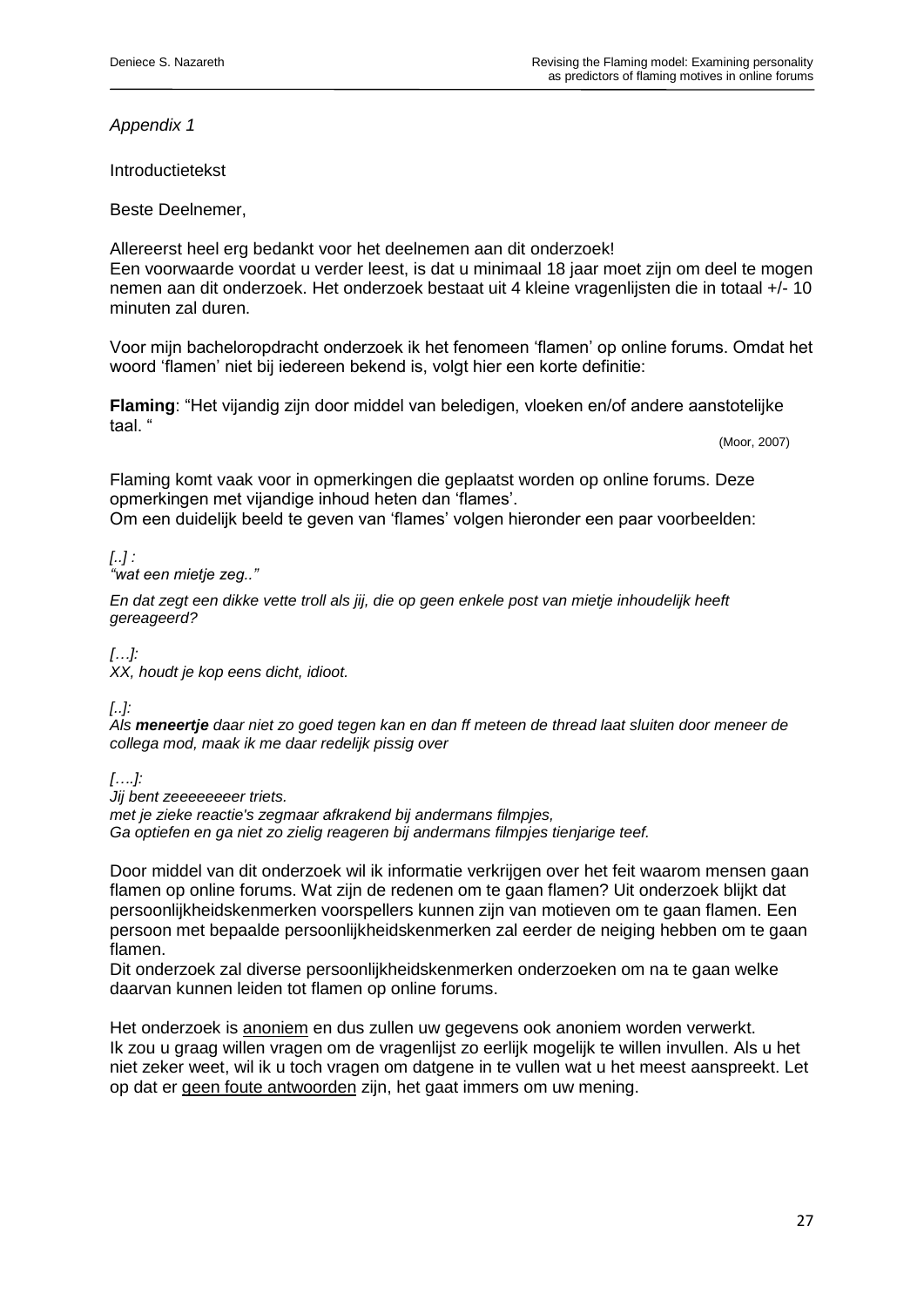## Leeftijd: Geslacht: Man / Vrouw Huidige opleiding of hoogst afgeronde opleiding: Middelbare school / MBO / HBO/ Universiteit / Anders Woonplaats: Geef aan hoe vaak u op het forum zit: ongeveer 1x per maand/ongeveer 1x per week / meerdere keren per week / elke dag

Hieronder ziet u een aantal uitspraken die gaan over flamen op forums. Stel u voor waarom u zou flamen op een forum. Geef aan in hoeverre u het met de uitspraken eens bent.

Antwoordmogelijkheden:

- 1 : helemaal mee oneens
- 2: tamelijk mee oneens
- 3 : ik weet het niet
- 4 : tamelijk mee eens
- 5 : helemaal mee eens

# **Ik zou flamen op een forum:**

| 1. Om de tijd te verdrijven, vooral als ik me verveel         |   | 2                     | 3 | 4 | 5 |
|---------------------------------------------------------------|---|-----------------------|---|---|---|
| 2. Omdat het al wordt gedaan                                  |   | $\overline{2}$        | 3 | 4 | 5 |
| 3. Omdat ik het leuk vind                                     |   | $\mathbf{2}^{\prime}$ | 3 | 4 | 5 |
| 4. Omdat ik toch weet dat het anoniem is                      |   | $\overline{2}$        | 3 | 4 | 5 |
| 5. Omdat ik me dan ergens mee bezig kan houden                |   | $\mathcal{P}$         | 3 | 4 | 5 |
| 6. Omdat het plezierig is                                     |   | $\overline{2}$        | 3 | 4 | 5 |
| 7. Omdat niemand er achter kan komen dat ik dan flame         |   | $\mathcal{P}$         | 3 | 4 | 5 |
| 8. Omdat het ontspannend is                                   |   | $\overline{2}$        | 3 | 4 | 5 |
| 9. Om indruk te maken op andere mensen in het forum           |   | $\overline{2}$        | 3 | 4 | 5 |
| 10. Omdat flamen gewoon leuk is                               |   | $\overline{2}$        | 3 | 4 | 5 |
| 11. Omdat ik het zo anoniem een keer kan uitproberen          |   | $\overline{2}$        | 3 | 4 | 5 |
| 12.Omdat ik me daarmee vermaak                                |   | 2                     | 3 | 4 | 5 |
| 13. Om mijn zinnen te verzetten                               |   | $\overline{2}$        | 3 | 4 | 5 |
| 14. Als er niemand is waarmee ik kan praten                   |   | $\overline{2}$        | 3 | 4 | 5 |
| 15. Als activiteit met vrienden                               |   | 2                     | 3 | 4 | 5 |
| 16. Om de rest van de familie en anderen uit de weg te gaan   | 1 | $\overline{2}$        | 3 | 4 | 5 |
| 17. Omdat ik op deze manier ontspan                           | 1 | $\overline{2}$        | 3 | 4 | 5 |
| 18. Omdat ik mij dan belangrijker voel dan in het echte leven | 1 | 2                     | 3 | 4 | 5 |
| 19. Als ik niks beters te doen heb                            |   | $\overline{2}$        | 3 | 4 | 5 |
| 20. Omdat ik de personen (toch) niet ken                      |   | 2                     | 3 | 4 | 5 |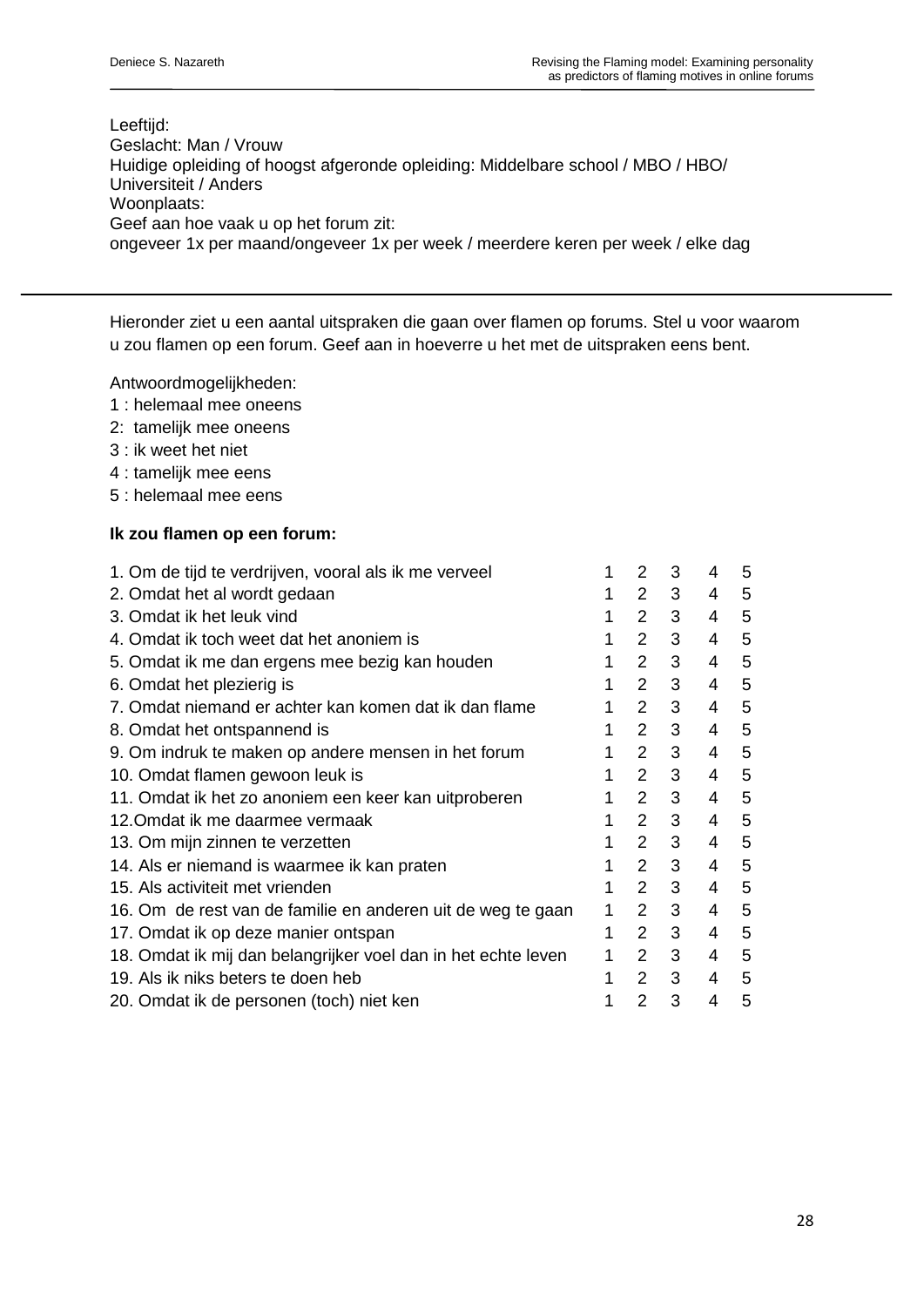De volgende vragenlijst zal stellingen bevatten die gaan over assertiviteit. Er wordt namelijk gesteld dat een persoon die behoefte heeft om controle en macht te hebben over anderen, kan gaan flamen op het forum om die behoefte te vervullen. Op het moment dat die behoefte is vervuld, krijgen ze meer zelfvertrouwen en ook een hogere status op het forum. "Status verhogen" is in dit geval de reden om te gaan flamen.

Instructie

Geef aan in hoeverre de volgende stellingen kenmerkend of beschrijvend zijn voor u door de volgende scores te gebruiken.

+3 Zeer kenmerkend, buitengewoon goede beschrijving

+2 Redelijk kenmerkend, vrij goede beschrijving

+1 Enigszins kenmerkend, ietwat goede beschrijving

- -1 Enigszins niet kenmerkend, ietwat slechte beschrijving
- -2 Redelijk niet kenmerkend, vrij slechte beschrijving
- -3 Helemaal niet kenmerkend, buitengewoon slechte beschrijving

| 1. Ik heb getwijfeld om dates te accepteren of te ondernemen<br>vanwege verlegenheid.                                              |  |
|------------------------------------------------------------------------------------------------------------------------------------|--|
| 2. Als het eten in een restaurant niet voldoet aan mijn wensen,<br>zal ik erover klagen bij de serveerster/serveerder.             |  |
| 3. Ik vermijd zorgvuldig het pijn doen van andermans gevoelens,<br>zelfs als ik het gevoel heb dat ik diegene ben die is gekwetst. |  |
| 4. Als mij wordt gevraagd om iets te doen, wil ik graag weten<br>waarom ik dat moet doen.                                          |  |
| 5. Om eerlijk te zijn, mensen gebruiken mij vaak in hun voordeel.                                                                  |  |
| 6. Vaak weet ik niet wat ik moet zeggen tegen een aantrekkelijk<br>persoon van het ander geslacht.                                 |  |
| 7. Ik aarzel om bedrijven en instituten te bellen.                                                                                 |  |
| 8. Ik zou eerder solliciteren naar een baan<br>door brieven te schrijven dan via persoonlijke interviews.                          |  |
| 9. Ik schaam me ervoor om producten waar ik niet tevreden over ben<br>terug te brengen                                             |  |
| 10. Ik vermijd het stellen van vragen uit angst dat het dom klinkt.                                                                |  |
| 11. Tijdens een woordenwisseling ben ik soms bang dat ik zo van streek raak<br>dat ik ervan tril.                                  |  |
| 12. Ik vermijd het onderhandelen van prijzen met verkopers en winkelbediendes.                                                     |  |
| 13. Als iemand valse of slechte geruchten over mij verspreidt, zal ik                                                              |  |

29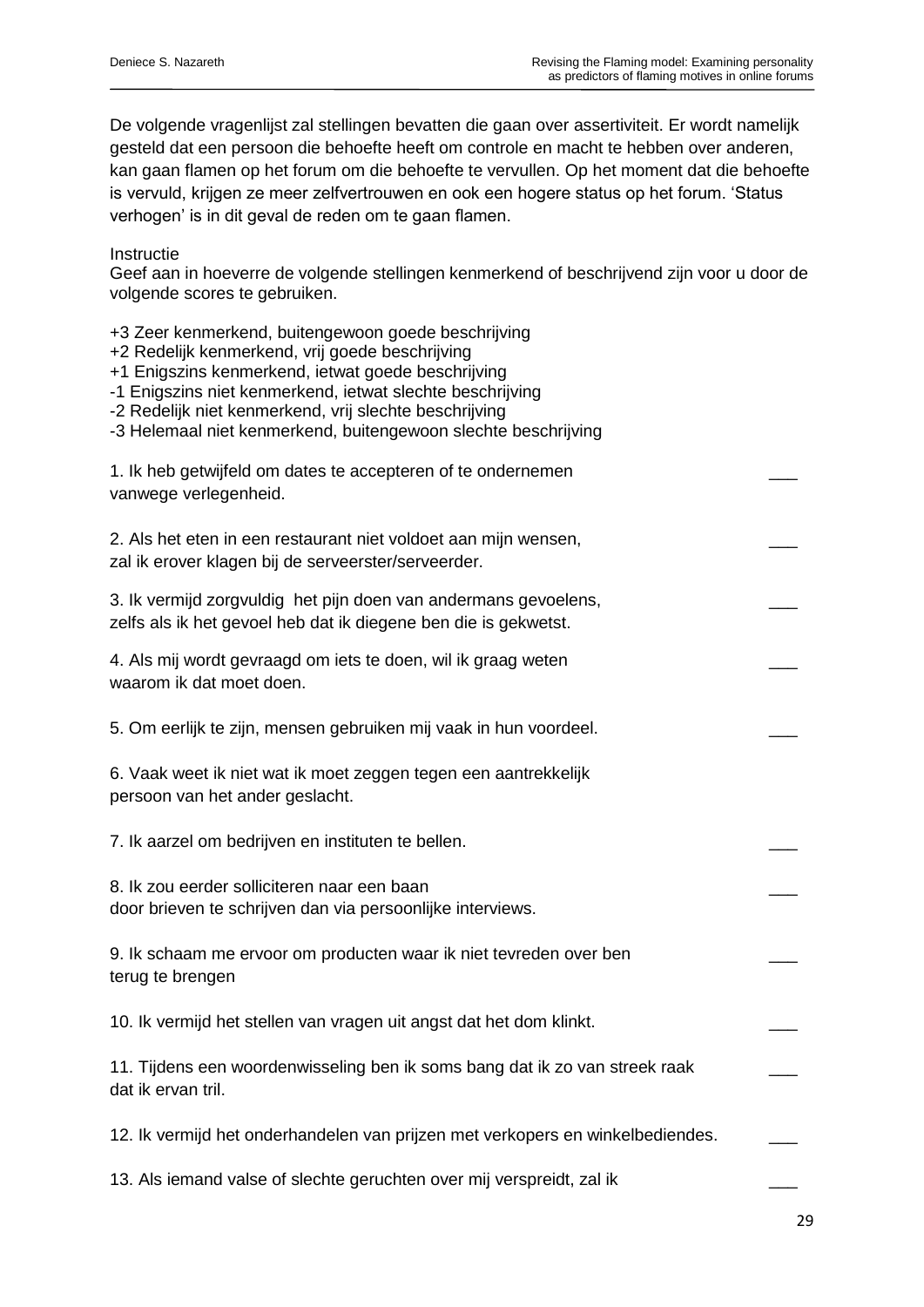| ervoor zorgen dat ik zo snel mogelijk met diegene een gesprek aangaan                         |  |
|-----------------------------------------------------------------------------------------------|--|
| 14. Ik vind het moeilijk om 'nee' te zeggen.                                                  |  |
| 15. Ik heb eerder de neiging om mijn emoties op te kroppen dan een scene te maken.            |  |
| 16. Ik beklaag mij over de slechte service in een restaurant of ergens anders.                |  |
| 17. Iemand die probeert om voor te kruipen in een rij kan een weerwoord van<br>mij verwachten |  |
| 18. Ik geef snel mijn mening.                                                                 |  |
| 19. Er zijn momenten waarop ik niks kan zeggen.                                               |  |

De volgende vragenlijst zal ingaan op sociaal ongeremd gedrag. Sociaal ongeremd gedrag is een component van "sensation seeking", een persoonlijkheidskenmerk die de behoefte aan intense, nieuwe, gevarieerde en gecompliceerde gevoelens en ervaringen aangeeft en de bereidheid om risico's te nemen alleen al voor zo'n ervaring/gevoel.

Op de volgende pagina staan een aantal uitspraken, die in meer of mindere mate op u van toepassing kunnen zijn. Geef aan wat u van deze uitspraak, d.w.z. of de uitspraak al of niet op u van toepassing is.

Antwoordmogelijkheden:

- 1 : helemaal mee oneens
- 2 : tamelijk mee oneens
- 3 : ik weet het niet
- 4 : tamelijk mee eens
- 5 : helemaal mee eens

| 1. Ik houd van wilde feesten zonder veel remmingen.                                                                          |  | $1 \t2 \t3 \t4 \t5$                 |     |
|------------------------------------------------------------------------------------------------------------------------------|--|-------------------------------------|-----|
| 2. Ik heb iets tegen gokken, vooral als het om veel geld gaat.                                                               |  | $2 \quad 3 \quad 4$                 | - 5 |
| 3. Het is een erg fijne ervaring om na een paar drankjes<br>een beetje aangeschoten te zijn.                                 |  | $1 2 3 4 5$                         |     |
| 4. Ik denk dat het op den duur gaat vervelen als je het<br>steeds bij een en dezelfde sexpartner houdt.                      |  | $1 \quad 2 \quad 3 \quad 4 \quad 5$ |     |
| 5. Dat sommige mensen wel eens een slippertje maken,<br>komt vaak door een begrijpelijke behoefte aan variatie op sexgebied. |  | $1 \t2 \t3 \t4 \t5$                 |     |
| 6. Ik ga bij voorkeur met iemand mee uit die een sterke<br>lichamelijke aantrekkingskracht op mij uitoefent.                 |  | $2 \t3 \t4 \t5$                     |     |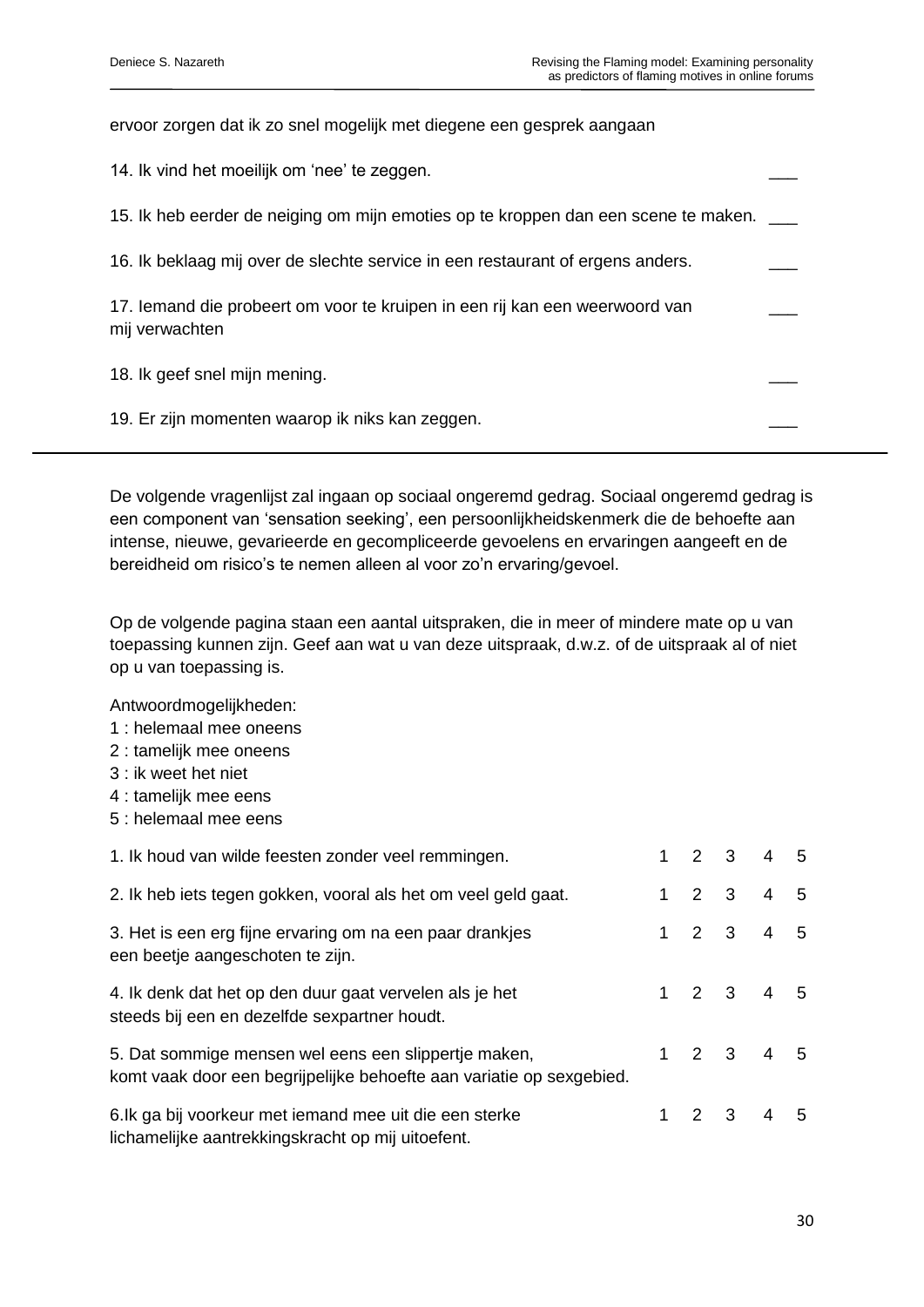| 7. Dat er op een feestje stevig wordt gedronken, draagt<br>bij tot een goede sfeer.                                                                                                     |              |             | $2 \t3 \t4 \t5$                     |   |
|-----------------------------------------------------------------------------------------------------------------------------------------------------------------------------------------|--------------|-------------|-------------------------------------|---|
| 8. Het is fijn en afwisselend om van tijd tot tijd ongewone en<br>opwindende ervaringen mee te maken, zelfs als die een beetje<br>beangstigend zijn of niet volgens de gangbare normen. |              |             | $1 \t2 \t3 \t4 \t5$                 |   |
| 9. lemand moet vóór zijn huwelijk veel afwisseling op sexueel<br>gebied hebben gehad.                                                                                                   | $1 \quad$    | $2 \quad 3$ | $4\quad 5$                          |   |
| 10. Nog steeds worden al te veel plezierige dingen door de<br>mensen als onbehoorlijk beschouwd.                                                                                        | $\mathbf{1}$ | $2 \quad 3$ | 4 <sub>5</sub>                      |   |
| 11. Ik kijk graag naar veel van de seksscènes die er in<br>films te zien zijn.                                                                                                          |              |             | $1 \quad 2 \quad 3 \quad 4 \quad 5$ |   |
| 12. Met een paar borrels op, voel ik mij erg lekker.                                                                                                                                    | 1            | $2 \t3$     | 4                                   | 5 |

De volgende vragenlijst zal ingaan op bezorgdheid/ongerustheid. Ongerustheid is een begrip dat deels overlap heeft met het begrip angst. Angst of "Anxiety" is een vorm van spanning die mensen zoveel mogelijk proberen te reduceren in hun leven. Mensen hebben de behoefte aan balans en stabiliteit. Een persoon die negatieve spanning ervaart, zal niet in balans zijn en zal dus alles doen om die spanning te verminderen of los te laten. Een manier om die spanning kwijt te raken, is door je af te reageren of te uiten door middel van huilen, lachen of bijvoorbeeld te gaan flamen. Een persoon zou zich dus opgelucht kunnen voelen nadat hij/zij de spanning is kwijtgeraakt door middel van flamen.

Instructies: Schat in hoeverre de volgende statements bij u passen. Gebruik hiervoor de schaal van 1 ('helemaal niet typerend voor mij') tot 5 ('erg typerend voor mij'). Vul alstublieft alles in.

|                                                                                                                            | helemaal niet typerend |                |   |                | erg typerend |  |  |
|----------------------------------------------------------------------------------------------------------------------------|------------------------|----------------|---|----------------|--------------|--|--|
|                                                                                                                            | voor mij               |                |   |                | voor mij     |  |  |
| 1. Als ik geen tijd heb om alle dingen te doen                                                                             |                        |                | 3 | 4              | 5            |  |  |
| die ik wil doen, dan maak ik me er geen zorgen over.                                                                       |                        | $\overline{2}$ | 3 | $\overline{4}$ | 5            |  |  |
| 2. Ik bezwijk onder mijn zorgen.                                                                                           |                        |                |   |                |              |  |  |
| 3. Ik heb de neiging om me niet over dingen druk te maken.                                                                 |                        | 2              | 3 | 4              | 5            |  |  |
| 4. In veel situaties maak ik me zorgen                                                                                     |                        | $2^{\circ}$    | 3 | $\overline{4}$ | 5            |  |  |
| 5. Ik weet dat ik me geen zorgen moet maken, maar ik                                                                       |                        | $\overline{2}$ | 3 | 4              | 5            |  |  |
| kan er niks aan doen.                                                                                                      |                        |                |   |                |              |  |  |
| 6. Als ik onder druk sta, dan maak ik mij grote zorgen.                                                                    |                        | 2              | 3 | 4              | 5            |  |  |
| 7. Ik maak mij altijd zorgen over allerlei dingen.                                                                         |                        | $2^{\sim}$     | 3 | $\overline{4}$ | 5            |  |  |
| 8. Ik vind het makkelijk om zorgelijke gedachtes van mij                                                                   |                        | $\overline{2}$ | 3 | 4              | 5            |  |  |
| af te zetten                                                                                                               |                        |                |   |                |              |  |  |
| 9. Op het moment dat ik klaar ben met de ene taak, dan maak<br>ik mij alweer druk om de andere dingen die ik nog moet doen | 1                      | 2              | 3 | 4              | 5            |  |  |
| 10. Ik maak mij nooit zorgen over iets.                                                                                    |                        | 2              | 3 | 4              | 5            |  |  |